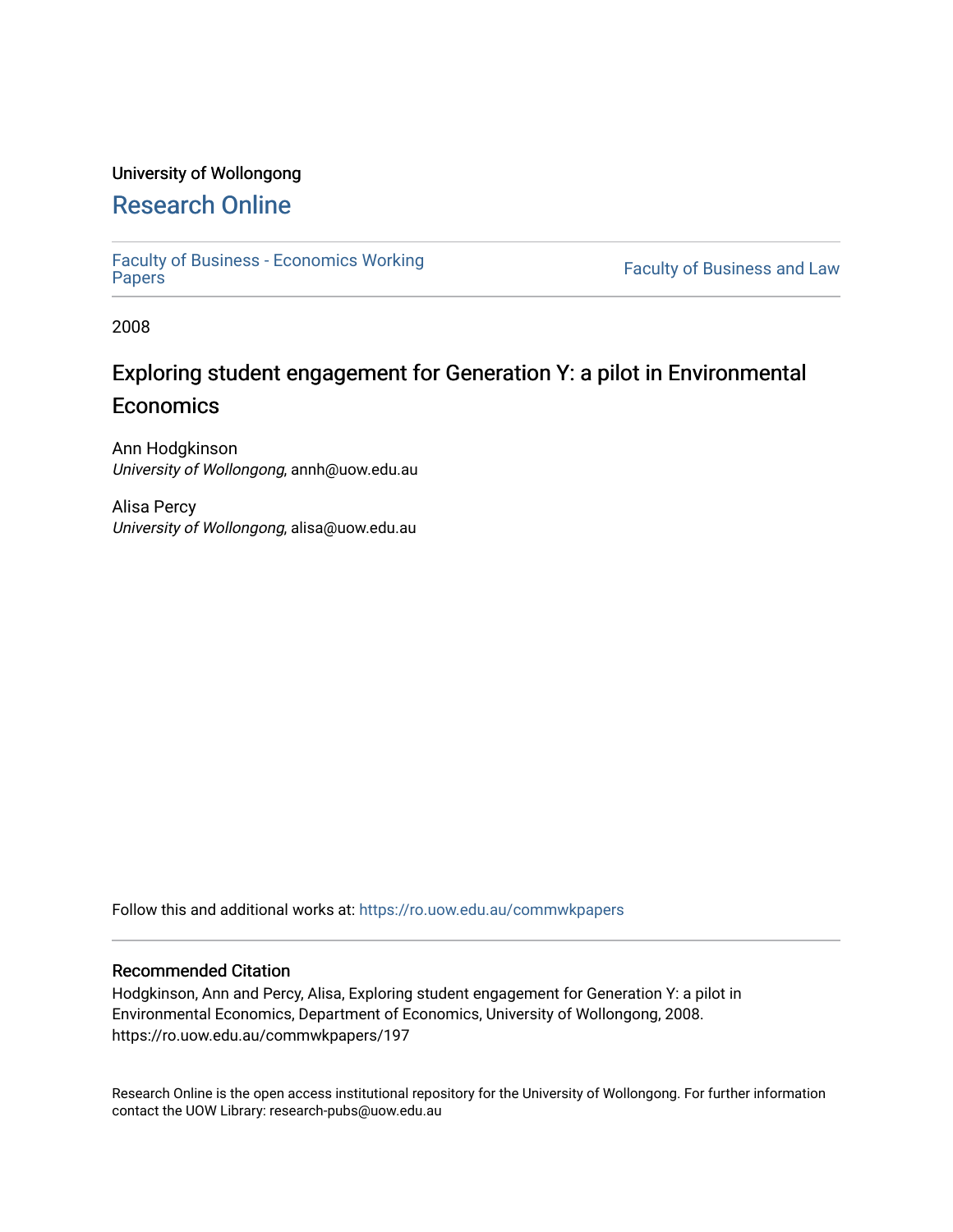

# **University of Wollongong Economics Working Paper Series 2008**

http://www.uow.edu.au/commerce/econ/wpapers.html

## **Exploring student engagement for Generation Y: a pilot in Environmental Economics**

**Ann Hodgkinson**  University of Wollongong

**Alisa Percy**  University of Wollongong

University of Wollongong Wollongong, NSW 2522

WP 08-12 *September 2008*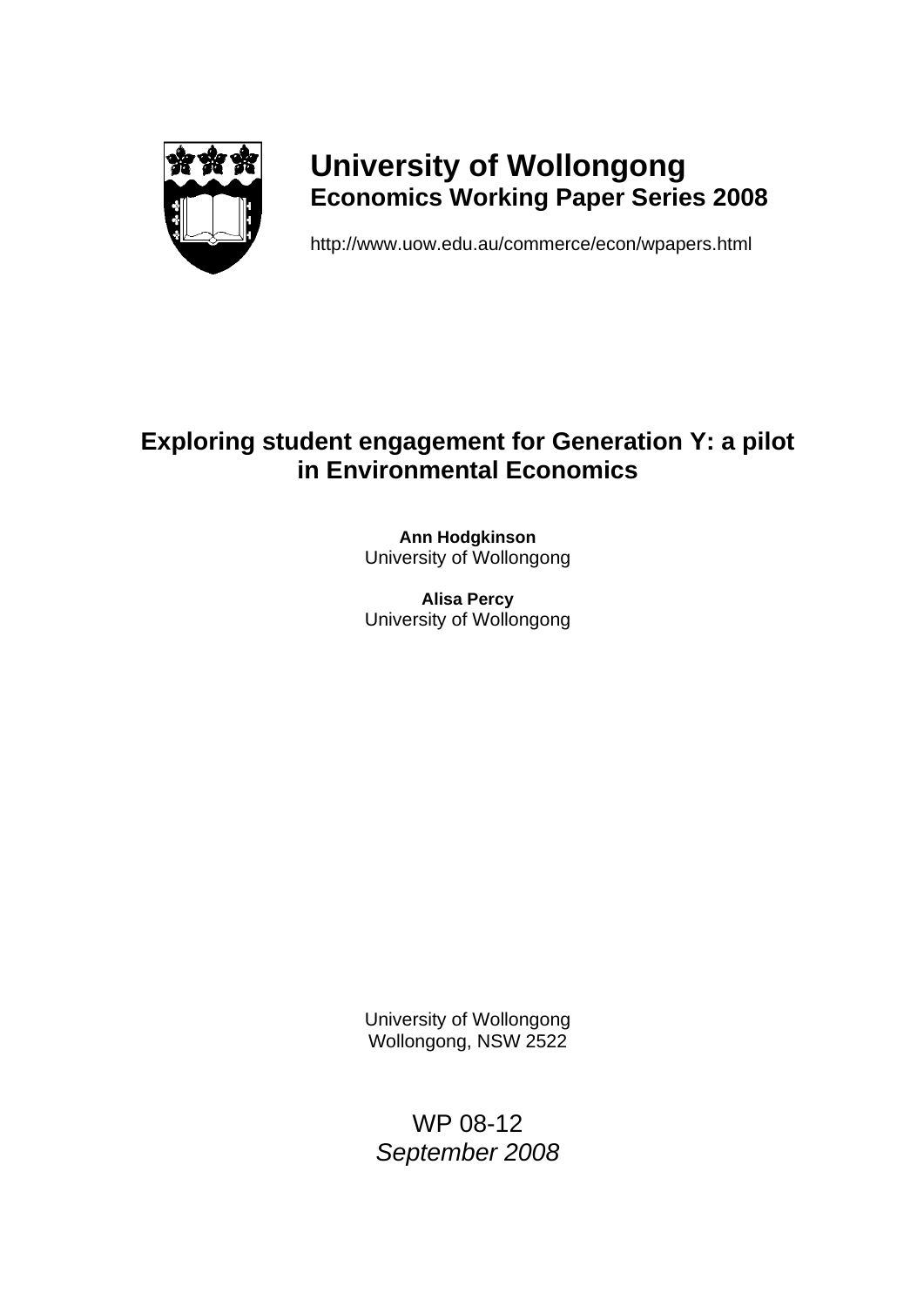## **Exploring student engagement for Generation Y: a pilot in Environmental Economics**

#### **Ann Hodgkinson**

University of Wollongong

#### **Alisa Percy**

University of Wollongong

This paper reports on a pilot study involving the redesign of a third year Economics subject according to principles of engagement as they relate to the discursive Generation y student. The study involved a review of the literature, redesign of the subject to a blended learning format and evaluation of the design. The data collected included pre and post NSSE scores, subject grades, student surveys and qualitative feedback from individual students. While the redesign of the subject was constrained by available resources, and the implementation hindered by various systemic factors, it was found that in general the redesign did improve student engagement. In particular, it was found that the success of the scaffolded assessment tasks and the use of in-class activities as a means of revising for exams was significant. One issue that continues to perplex is the students' mixed attitudes to attending lectures. Perhaps most importantly, the study indicates that by third year where traditional modes of teaching have characterised their curriculum, students have developed surface approaches to learning that cannot be corrected through individual third year courses.

Keywords: student engagement, elearning, generation y

#### **Introduction**

This paper reports on the redesign and evaluation of a third year Environmental Economics subject aimed at improving student engagement. The project emerged out of the subject coordinator's growing concern about the students' lack of engagement with the subject's content at a time when environmental issues were experiencing increased public importance. She perceived that while students were still achieving reasonable grades and passing exams and the subject was achieving average levels in annual evaluations, they did not appear to appreciate the deeper social implications of the material being presented, did not seem to be able to apply it to situations other than those covered in class, and could not relate it to practical or policy situations in the real world, even though such issues were incorporated in the ongoing assessment activities of the subject. While the lecturer was expecting the students to apply deep learning practices to the subject material, her students appeared to take a surface learning approach, memorising enough of the material to pass exams and get their degrees. Although various interpretations were offered by colleagues, the most common response was to blame the availability of online materials for lecture absenteeism. The subject lecturer sought to reframe the problem as one where perhaps the traditional style of teaching in universities no longer meets the needs of 'Generation Y' student learning. In a search for better understanding of how we might engage a new generation of learners, this paper reports on a study that sought to engage with the literature on 'Generation Y' student learning, redesign a subject in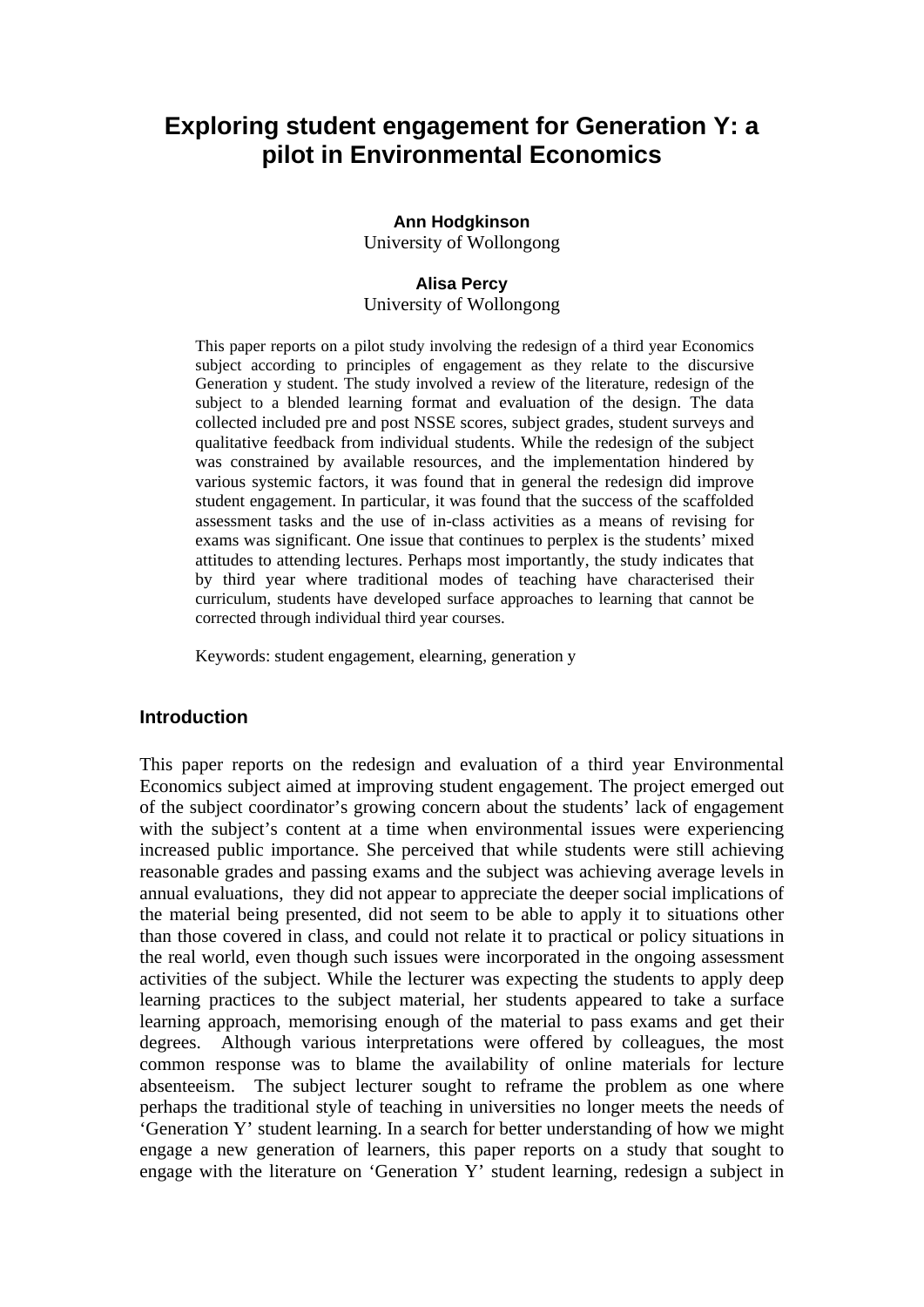light of this literature, and evaluate its effectiveness with some reflection on the literature. A variety of evaluation techniques were used as discussed later in this paper.

## **The Subject**

Environmental Economics is a third year elective subject in the Bachelor of Commerce delivered across the 6 campuses of a regional University. The content is 'economic' in the sense that it is based on microeconomic theory (both neoclassical external cost theory and ecologically sustainable development theory), uses economic logic in addressing environmental problems (particularly a benefit versus cost or net benefit perspective), and develops a number of methodologies that can be used to measure environmental costs in practical situations. The content also includes nonmainstream economic elements such as a discussion of the various paradigms found in environmental studies and historical approaches to the environment, including steady state economics, developing country issues and biodiversity. The theoretical level of the subject is not high requiring only first year microeconomics as a prerequisite. It is non mathematical in approach.

The subject was traditionally delivered via a two hour lecture and a one hour tutorial. Because the subject was delivered across the satellite campuses, it had already made some shift towards a blended learning model by streaming lectures for remote students, providing an eLearning space for subject content and videoconferencing a tutorial across sites. In general, however, the original design conformed to traditional higher education delivery.

### **The literature**

According to the literature, Generation Y students, defined as being born from 1985 and exposed to information technologies and computers throughout their secondary education, differ significantly from previous generations of students (Generation X and Baby Boomers). In particular, they are characterised as being less independent and more in need of structure to their learning, are highly sociable and inclined to group rather than independent learning, will rely heavily on the internet and other electronic resources unless directed elsewhere, are trusting of authority, traditional institutions, parents, political leaders, etc., and will accept rules and supervision if clearly laid out. This student body is also racially and ethnically diverse (Krause (2005). Although these kinds of generalisations can be as dangerous as they are helpful, they paint an interesting picture for University staff grappling with engaging a new generation of students.

The objective of subject design is to create content, materials and activities that will stimulate student learning skills in order to achieve specified student learning outcomes. Twenty-first-century learning skills include the following: information and media literacy; critical thinking and systems thinking; problem identification, formulation, and solution; creativity and intellectual curiosity; interpersonal and collaborative skills and social responsibility (Oblinger 2005). The desired learning outcomes in this case were to improve students' engagement with their subject matter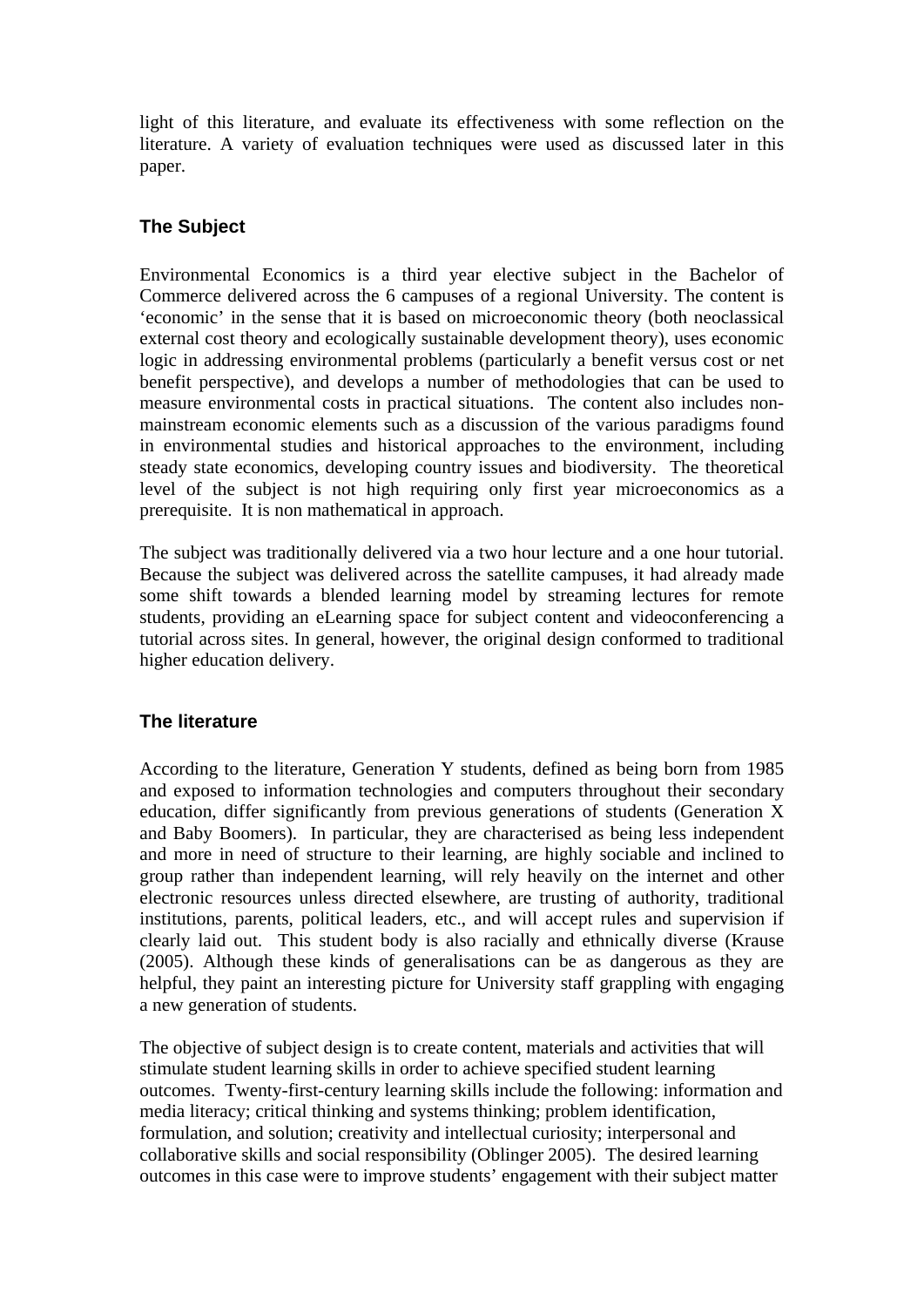as outlined in the introduction to this paper. Learning styles are the way students concentrate on, process, internalise, and remember new information. Carver and Cockburn (2006) provided the following perspective on Generation Y student learning styles as being:

**Technology-driven -** Engage better with materials anchored in their own experience and possess greater potential for deep learning if allowed to study on their own terms as to time, place and pace. Thus they relate to the convenience and flexibility of an online teaching environment. It is the activity enabling feature of technology that makes online learning attractive by making it more interactive, social and student centred.

**Experimental -** Prefer active learning activities that encourage them to construct their own 'learning by doing', rather than being told. A discovery approach to learning increases information retention and student participation by reducing opportunities for boredom. Nevertheless a balance needs to be maintained between process and content (lecture materials).

**Structured** - Prefer a scaffolded and structured teaching and learning environment. Learning materials associated with online tasks must be 'bite sized', via a step by step approach to make them more manageable. Feedback and monitoring by instructors fulfils an important supportive and motivational role.

**Collegial** - More likely to make decisions based on collective experience of their peers rather than their teachers. Teamwork approaches improve student relationships, social skills and psychological development as well as academic learning and retention, cognitive development and active engagement. It provides discussion in which conflicting perceptions arise, and are reconciled, criticized, resolved and reformulated by exposing and modifying inadequate reasoning and constructing new knowledge. Teamwork, communication and leadership skills are developed through collaborative learning, even when conducted online.

The literature on Generation Y learning indicates that there is a close correlation among their learning style,  $21<sup>st</sup>$  century learning skills and deep learning processes (Barber 2007; Carver and Cockburn 2006; Goldgehn 2004; Krause 2005). Thus taking these learning characteristics into account, the redesign process aimed to create a set of activities and a content delivery system that would stimulate a deep learning process in these students in order to improve learning outcomes.

Deep Learning is learning that promotes the development of meta-cognition through a process of inquiry and reflective thinking. Educators need to incorporate deep learning and real world applications into online courses to facilitate meaningful discourse and dialogue (Craig and Patten 2006). Students who are deep learners want to develop a deep understanding of the subject and different ways of thinking about it and are less enthusiastic about formal lectures. It often involves informal learning which takes place outside the classroom, is largely self-directed and internally motivated, unconstrained by time, place or formal learning structures. It is often facilitated by technology and emerges from the interaction of people (Oblinger 2005).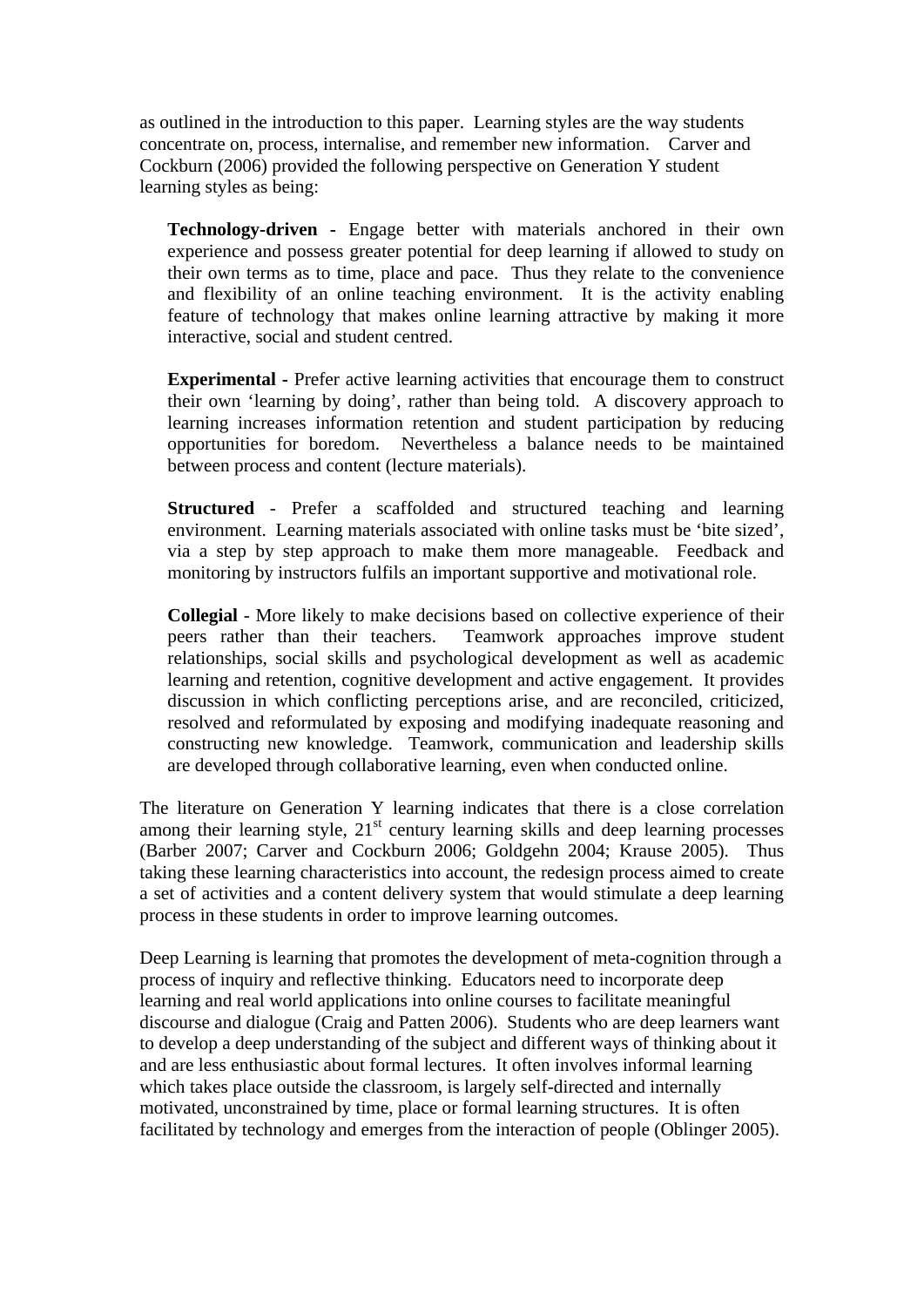There are several ways of inducing deep learning within a subject design. These include experimental learning, problem based learning and collaborative learning, which are often referred to as active learning techniques (Weiler 2004). Deep learning is associated with experiential learning involving a process through which a person experiences an event, acquires competencies and compares that knowledge with knowledge gained elsewhere. It uses active learning techniques involving dialogue, debate, writing and problem solving as well as higher order thinking: analysis, synthesis and evaluation (Barber 2007).

Problem Based Learning (PBL) is self directed learning in collaboration and in a context. It involves a shift from teaching to learning where students become active learners. PBL results in the following outcomes: enhanced problem solving abilities; increased knowledge retention; better cooperation; challenging thinking; open to new ideas; stay on task; develop organisational skills; respect for peers; independent learners. This process is paralleled by a rapid shift to web-based courses for both on campus and distance learning and combinations of these (Wretlind, et al. 2007). PBL has also been defined as a constructivist approach that requires learners to construct and develop their own knowledge through researching and developing solutions to open-ended, real life problems. Collaborative Learning occurs where students work together and knowledge is socially constructed. It supports the transfer of responsibility to students while developing important workplace skills such as discipline-based communication and the ability to work in teams (Allen, et al. 2006).

However, not all students will respond to active learning techniques, which tend to favour those students with visual-spatial or body-kinaesthetic intelligence styles. Students with verbal-linguistic or logical-mathematical intelligence styles may favour traditional educational delivery (Weiler 2004). Critics of traditional educational delivery argue that it can be associated with surface learning. Students who are primarily interested in knowledge acquisition and a surface approach are more inclined to favour lectures. Students using the surface approach prefer a ready link between the material taught and fact-based assessment procedures. While lectures are an effective method of transmitting information, they are not as effective in promoting thought, teaching values associated with the subject, inspiring interest in the subject or teaching behavioural skills. Lectures are considered a poor method of developing thinking skills or the formation of attitudes due to the lack of involvement by the students who remain passive recipients of information (Barber 2007).

Based on the above profile of the learning characteristics of Generation Y students, the pilot subject, Environmental Economics, was redesigned to encourage a deep learning process among its students. The pilot was extensively evaluated after its first session of teaching.

### **Redesign**

The redesign process was overseen by a project team comprising the subject lecturer and representatives from Learning Development, the Centre for Educational Development and Interactive Resources and the Library. Based on the findings from the literature review, the subject for 2007 delivery was redesigned as a blended elearning subject involving: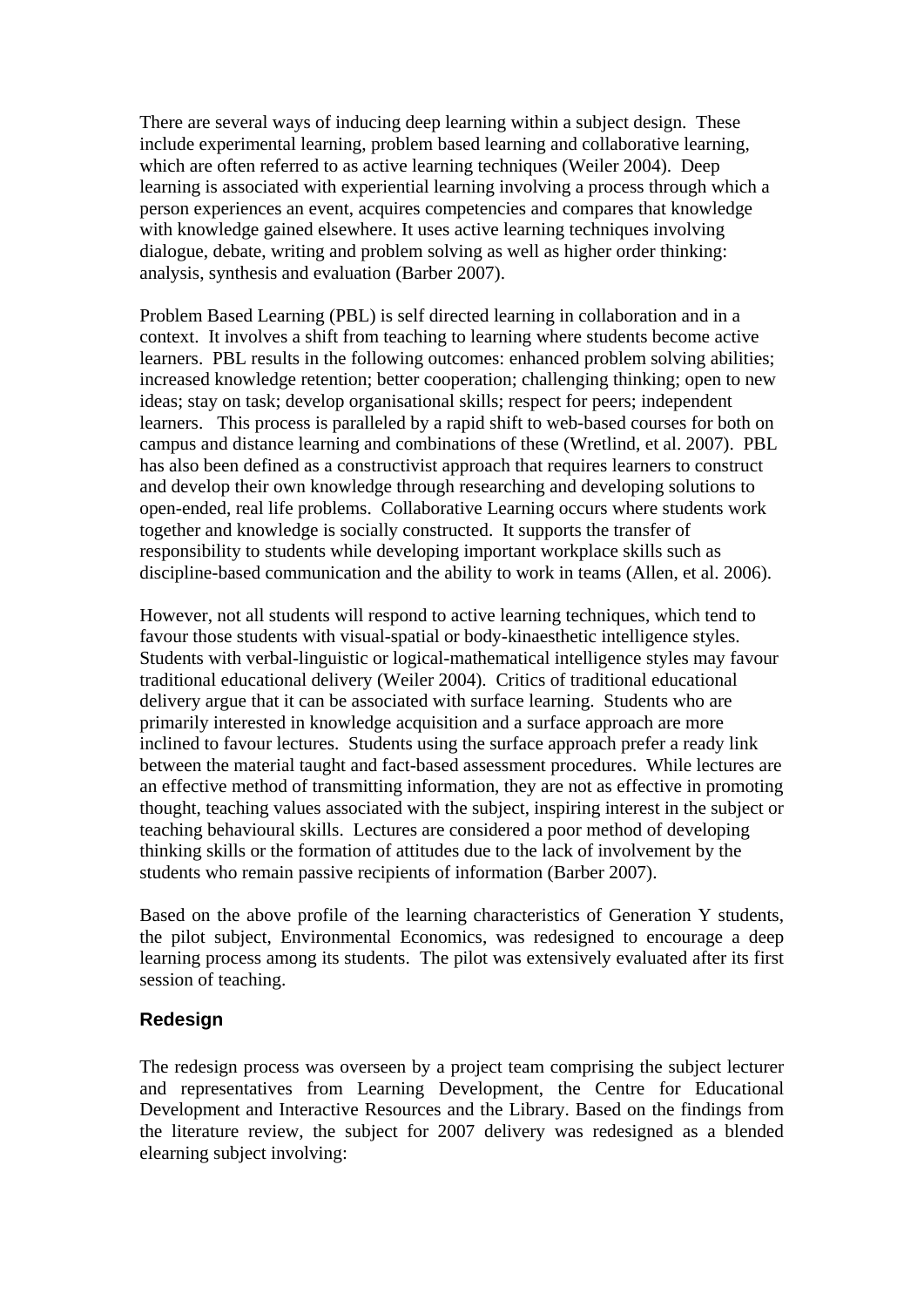#### *Changes to lecture and tutorial*

The traditional two hour face to face lecture was replaced with a modularised audio recording of the lecture uploaded on the subject's eLearning space. The two hour lecture was broken into three or four topic modules, to segment the online content into more digestible 'bits'. This change provided students with greater flexibility to study at their own time, place and space, while retaining the lecture format as an efficient means of delivering the subject content (Allen, et. al. 2006). Online delivery was also thought to be preferred by 'English as a second language' students (Aviles, et al. 2005). The traditional one hour tutorial was lengthened to a two hour face to face seminar. This seminar was used to provide personal contact with the instructors in an informal format. It also facilitated student collegiality (Carver and Cockburn 2006, Barber 2007).

#### *Activities for each lecture module*

A set of activities was developed for each lecture module. These activities were designed to provide the student with a means of ensuring that they understood the concepts in that module and encouraging active learning through independent research about a concept (e.g. a web search) or by applying it to a different, familiar or topical situation (e.g. identifying an appropriate local problem or a current affair). Students were asked to bring their answers to the seminar for review. No marks were associated with these answers. However, students were told at the beginning of the course, and reminded half way through and at the end of the subject, that exam questions would be based on these activities. This occurred. Thus undertaking these activities provided a set of notes that could be used to revise for the exam. The activities were designed to encourage experimental and action based learning whereby students could investigate issues independently thus deepening their understanding of these concepts (Craig and Patten 2006, McClelland 2006, Barber 2007).

#### *Changes to the subject eLearning space*

The Subject's eLearning site contained (i) teaching materials comprising the audio lectures, slides and seminar activities for each week; (ii) resources comprising ereadings, information literacy instructions for the assessment tasks, and a page containing recent reports relating to local, national and international environmental issues; (iii) group work support including lists of seminar participants and a separate discussion space for each group. It also contained guidelines on how to use the space for the online learning elements of the subject. The site redesign provided students with a range of online resources for both immediate assessment tasks and to extend their knowledge of environmental policy issues if desired. It was designed to meet student preferences for online resources but also supported interaction among group members (Krause 2005, Carver and Cockburn 2006, Lisi 2006, Smith and Brown 2005).

#### *Scaffolded assessment tasks*

Previously, ongoing assessment had involved an essay on the benefits and costs of a 'real world' industry generating pollution and a report and presentation on one of four elements of a benefit – cost investigation of a current major environmental issue. This was changed into a more structured and 'scaffolded' set of four tasks based on significant content elements in the subject. Again practical or real world applications were used in each task. Students wrote a short report for each task, which were marked and returned with a one week turnover. Students also did one class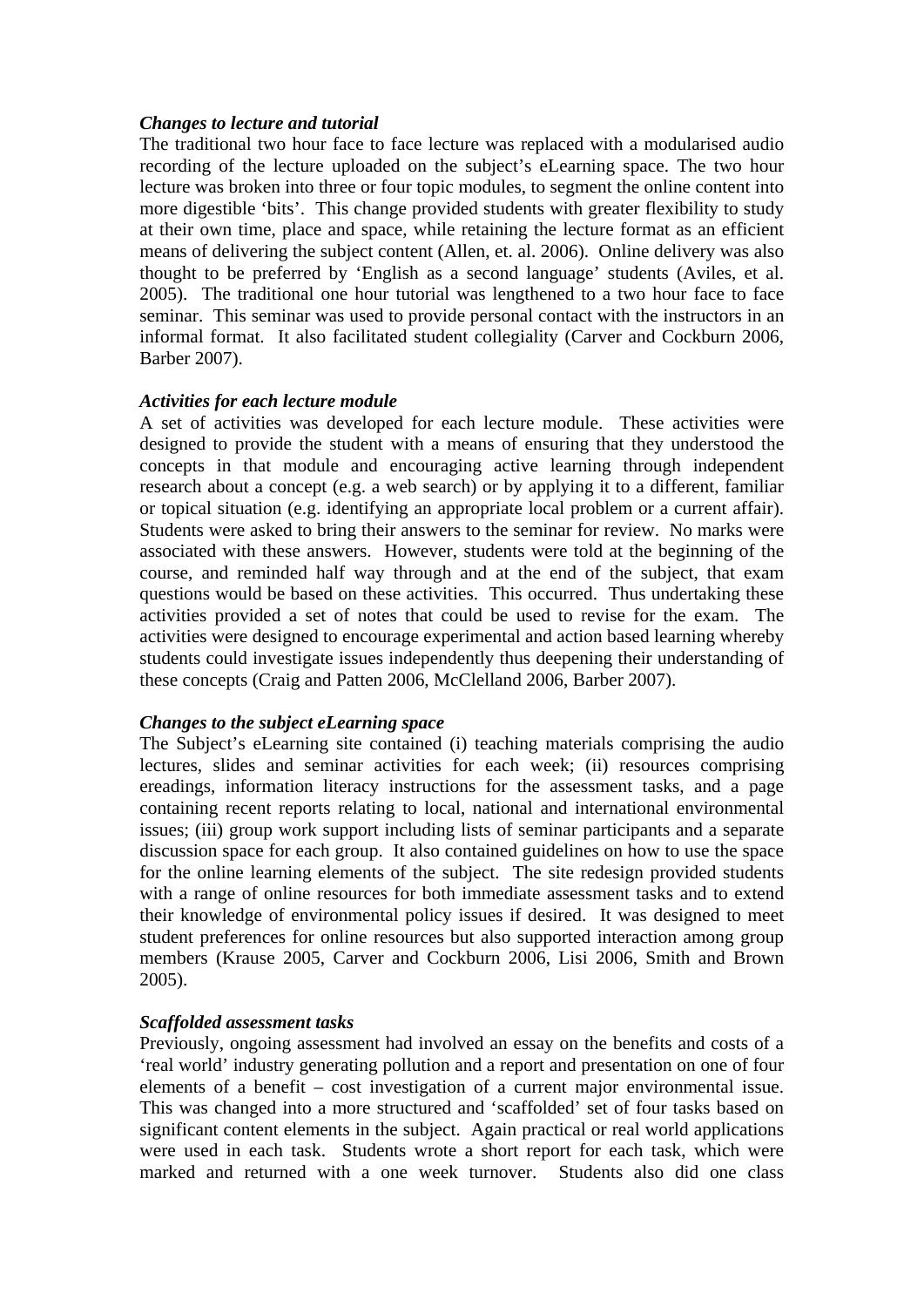presentation based on one of these task reports, which received a small mark. The final exam remained at 50 per cent of the total marks. However, students could elect to substitute half the exam for a 'research and policy' essay (25%) based on a current environmental issue. Scaffolded tasks were used to meet students' preference for structured learning and continuous instructor feedback, as well as retaining 'real world' applications of the subject's conceptual content (Carver and Cockburn 2006, Craig and Patten 2006, Aviles, et al. 2005, Hughes, et al. 2006).

#### *The introduction of group work.*

Previously, the seminar program had involved reports on four perspectives on current environmental issues so that groups of students focused on each issue, although all assessment was on an individual basis. Thus, no actual group work was involved. In 2007, groups of four students were developed based on arbitrary assignment. The purpose of this process was to encourage students, who may not have known each other before the class, to work together. Groups worked together to allocate topics for each task, but the reports were written and handed in individually. Each student took a turn at being group leader for one task, and received a small mark for this role. The group leader's only responsibility was to ensure each student had a topic for each task, to post these topics on the group discussion space, and to email these to the tutor for perusal and approval. Students were asked to post a draft of their task report onto their group discussion space for other students to comment on and provide advice on improving it if appropriate. This process was only intermittently monitored by tutors. The purpose of the group activity was to encourage teamwork, communication and leadership skills through collaborative learning (Carver and Cockburn 2006). The arbitrary allocation of students to groups was to encourage stronger student engagement through enhanced collegiality and particularly to encourage 'English as a second language (ESL)' and foreign exchange students to interact with local students (Zhao, et al. undated). It is argued that student engagement is particularly linked to learning outcomes such as critical thinking and grades, although the relationships were not robust (Carini, et al. 2006).

### *The Introduction of computer laboratory sessions*

Computer laboratory sessions were introduced for the first three weeks of the seminar program. These sessions had three main purposes. Firstly, they introduced students to the elearning site, and showed them how to use it to support the online elements of the subject (Steiner and Segal 2004). Secondly, they showed students how to access databases which contained information relevant to environmental economics for use in their tasks. Specifically, students were given practical exercises to access the ABS Census data for their local area, and also to see the range of data available on environmental issues. They also accessed the NSW Department of Conservation and Climate Change site for data on pollution licences and endangered species. Data collected in these laboratory exercises were used in their assessment tasks (Meyer and Nulty 2002). Thirdly, the exercises were designed to demonstrate the relevance of their studies to the 'real world' and provide them with relevant future work skills (Lisi 2006, Hughes, et al. 2006).

A number of ideas identified in the literature review were considered but not introduced in these revisions, partly due to resource (time) constraints but also to allow a staged introduction and evaluation of the revisions. The ideas omitted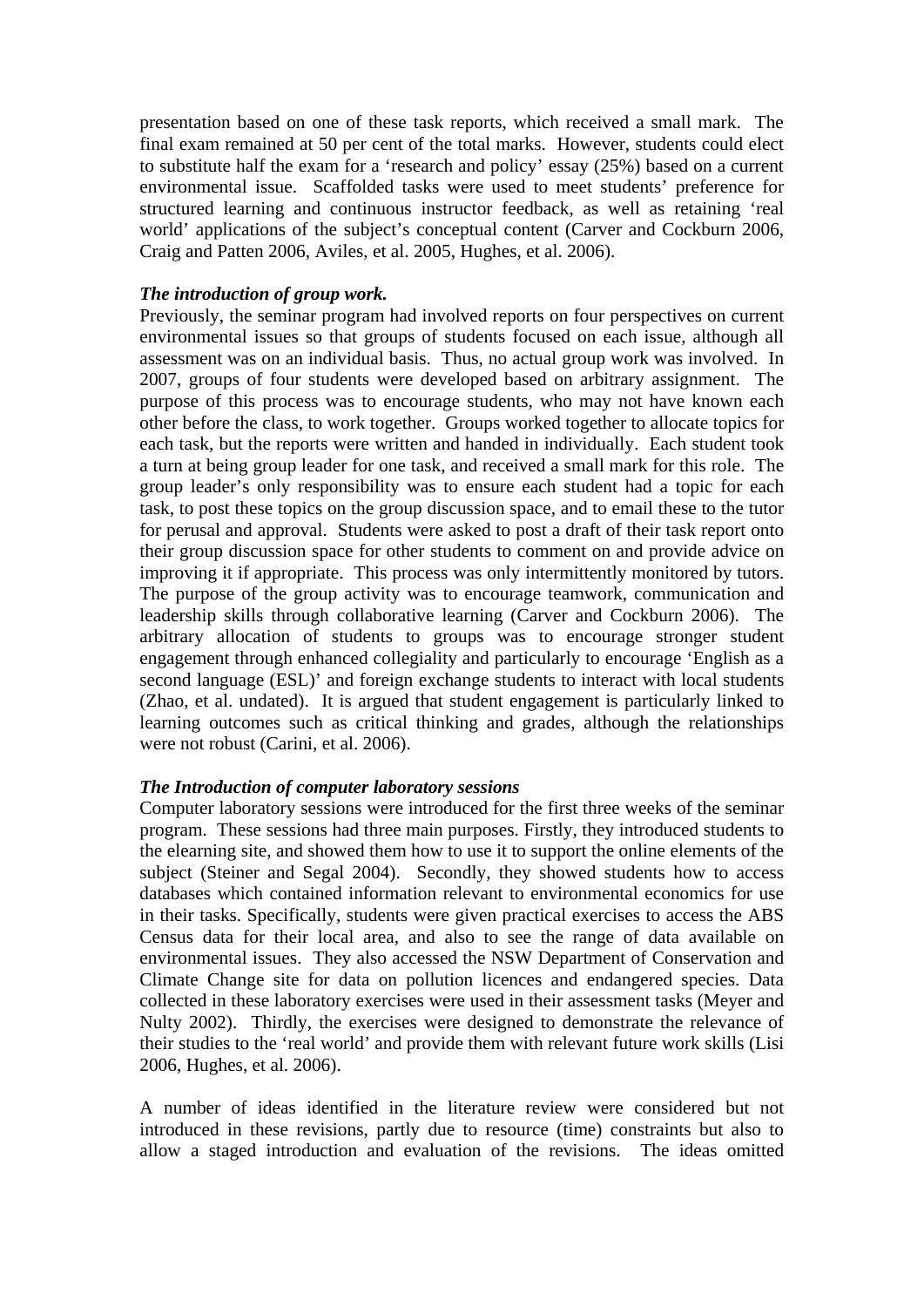included the inclusion of more visual and multi-media elements in the power point slides<sup>[1](#page-8-0)</sup> and the inclusion of more intensive group work assessment tasks<sup>[2](#page-8-1)</sup>.

#### **Evaluation**

At the end of Spring session 2006, an evaluation of the subject under traditional delivery mode was conducted. The baseline data consisted of a set of Likert scale questions on student engagement adapted from the student engagement survey run in the USA (NSSE 2006), as well as an analysis of past subject evaluation scores and grades. In 2007, the new delivery mechanism was also evaluated. The 2007 evaluation included: the student engagement survey results, student surveys of subject design, subject evaluation scores, an analysis of student grades and debriefing sessions with the students and the tutors. The results were extensive and cannot be fully illustrated here; however, a summary is provided below.

#### *Perceptions of the Course Content*

The same set of questions regarding course content was asked in both years. These questions were aimed at discovering whether the student learning outcomes of the subject had been achieved. The 2007 scores were higher for all questions except the one regarding more complex interpretations than earlier subjects as shown on Table 1 in the appendix. Thus, it could be argued that the new delivery mode had a positive impact on achieving student learning outcomes and is indicative of deeper learning activities. Positive evaluations of the learning experience were found in other Australian case studies of online delivery, including Schofield and Richards (2001) and Carver and Cockburn (2006). Further, most overseas evaluations found positive outcomes from blended active learning formats (Barber 2007, Smith and Rupp 2004, Stewart Wingfield and Black 2005).

#### *Changes to the lecture*

<u>.</u>

The survey results indicated that, having tried elearning through edustream, students had a strong preference for traditional delivery mechanisms. This occurred across all groups. The satellite campuses held this preference significantly less than Wollongong students. This situation probably reflects satellite campus students having prior experience with this mode of delivery and thus being more familiar with its study requirements. Nevertheless, they still preferred traditional delivery if it was available. The in-class discussions supported these results with a strong preference expressed for traditional lectures particularly in Wollongong. Satellite campus students also indicated a preference for video lecture over edustream. This result is interesting, given many Wollongong students' particular habit of only spasmodically attending lecture classes, and is contrary to the literature on the topic as discussed above. It is also inconsistent with a large initial rush of students into the subject when they thought there were 'no lectures' involved.

<span id="page-8-0"></span><sup>&</sup>lt;sup>1</sup> Another problem associated with this option is that it can considerably increased the download time for power point slides, especially for students using 'dial up' internet connections at home.

<span id="page-8-1"></span><sup>&</sup>lt;sup>2</sup> Students have complained about group work assessment in that it allows for 'free riding', where some students do not contribute fairly to the combined output. While there are mechanisms to overcome this, they require considerable instructor time to monitor the process.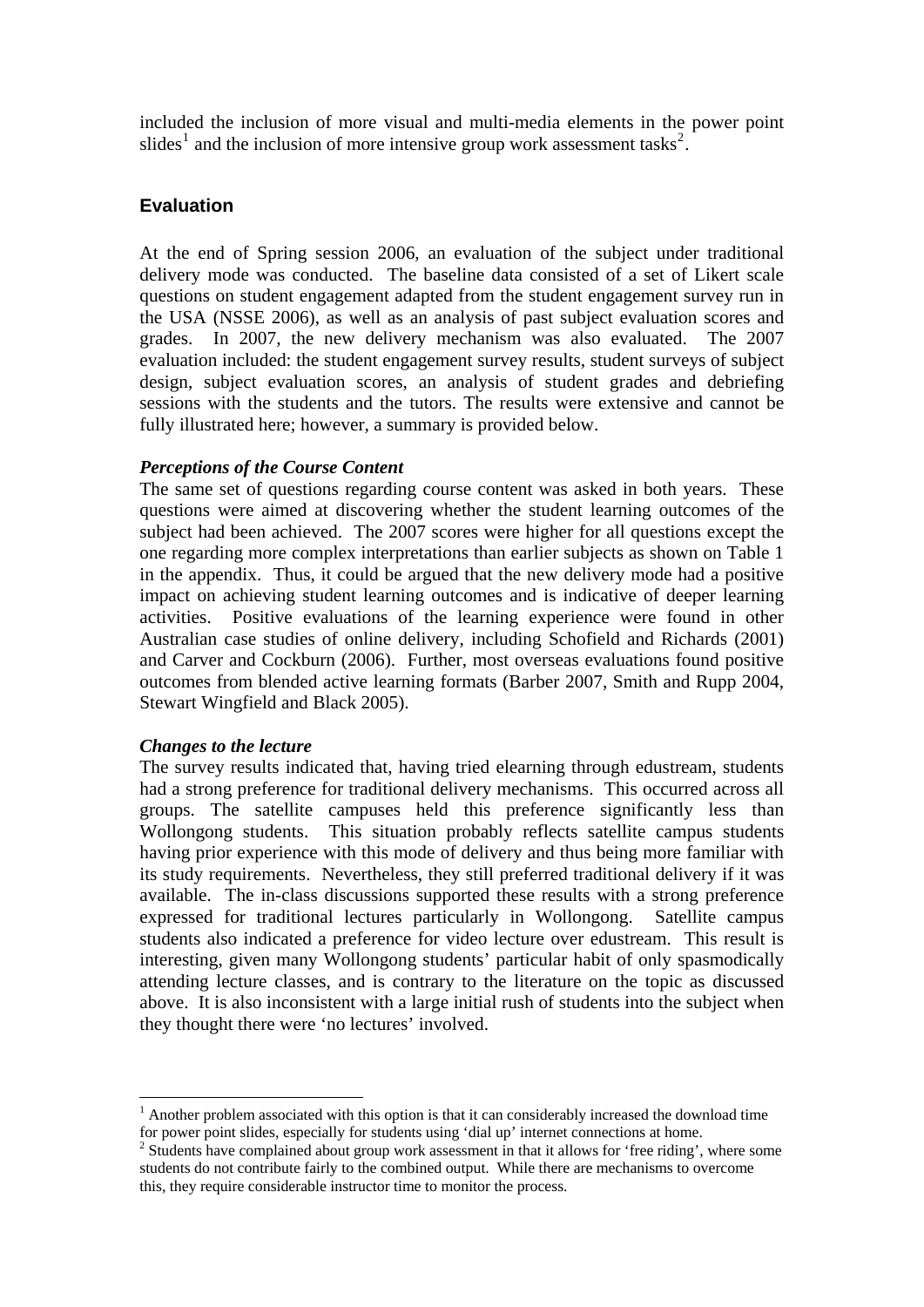Previous evaluations of online delivery have reported mixed responses regarding the benefits of flexibility. It appears to be more valued by non-traditional students, women with home duties, older workers and external students (Frederickson, et. al undated, Smith and Rupp 2004). Tasker, et al. (2003) found that responses varied by the learning style of students, whereby 'verbal' learners who preferred written or spoken explanations were more engaged than 'visual' learners who preferred visual representations of the materials. They also noted that most students were 'visual', although a higher proportion of verbal students were female and that younger students tended to be more visual than older ones. Thus, further investigation into to students' preferred learning styles is needed when designing appropriate delivery mechanisms.

#### *Subject design*

The response to the use of modules, activities, the review of content in the seminars and the structured task assessment were all good, as shown on Table 2 in the appendix in the appendix. The tutors reviewed all the major concepts in each week's lecture in the subsequent seminar period. This review was highly valued by students, particularly those taking the BBA or other degrees. However, it may have caused 'minimizing' students to not do the activities as they knew they would be covered in the seminar. While it would have been desirable to not directly review the concepts but rather to construct seminar activities incorporating this knowledge, a cautious approach was adopted as the lecturer lacked confidence that students would do the required learning independently. When students did not do activities prior to seminar class, it made it difficult to extend the ideas and concepts in class as would have been desirable in different circumstances. A common comment made in Australian evaluations of active learning formats is that they result in a heavier workload than students are used to (Schofield and Richards 2001, Carver and Cockburn 2006, Allen, et al. 2006).

Students were less impressed by the group work. To some extent this poor evaluation could have occurred because only minimal group work was included. However, they did not want more group based assessment, which indicates a general dislike for group work in their subjects. While other studies found that online students welcomed team work and found it academically, socially and psychologically beneficial (see for example Carver and Cockburn 2006), others such as Allen, et al. (2006) found complaints regarding the lack of participation by some group members or that students tended to cooperate, by dividing projects into distinct individual tasks, rather than collaborate. A similar situation was paralleled in this subject.

Continuous assessment in this subject comprised four seminar tasks based on major elements of the course content. These tasks were highly structured and scaffolded upon each other to build up student knowledge sequentially, allow them to apply concepts to real world problems and to allow them to investigate one issue from a number of perspectives if they chose to. The evaluation of the tasks indicates that they were well received and met their learning objectives. The last task, by which time students had worked out marking expectations, was particularly well done. The use of structured tasks to encourage active learning is strongly supported in other case studies (for example, Craig and Pattern 2006, Wretlind, et al. 2007, Carver and Cockburn 2006, Leiboff 2004, Meyers and Nulty 2002).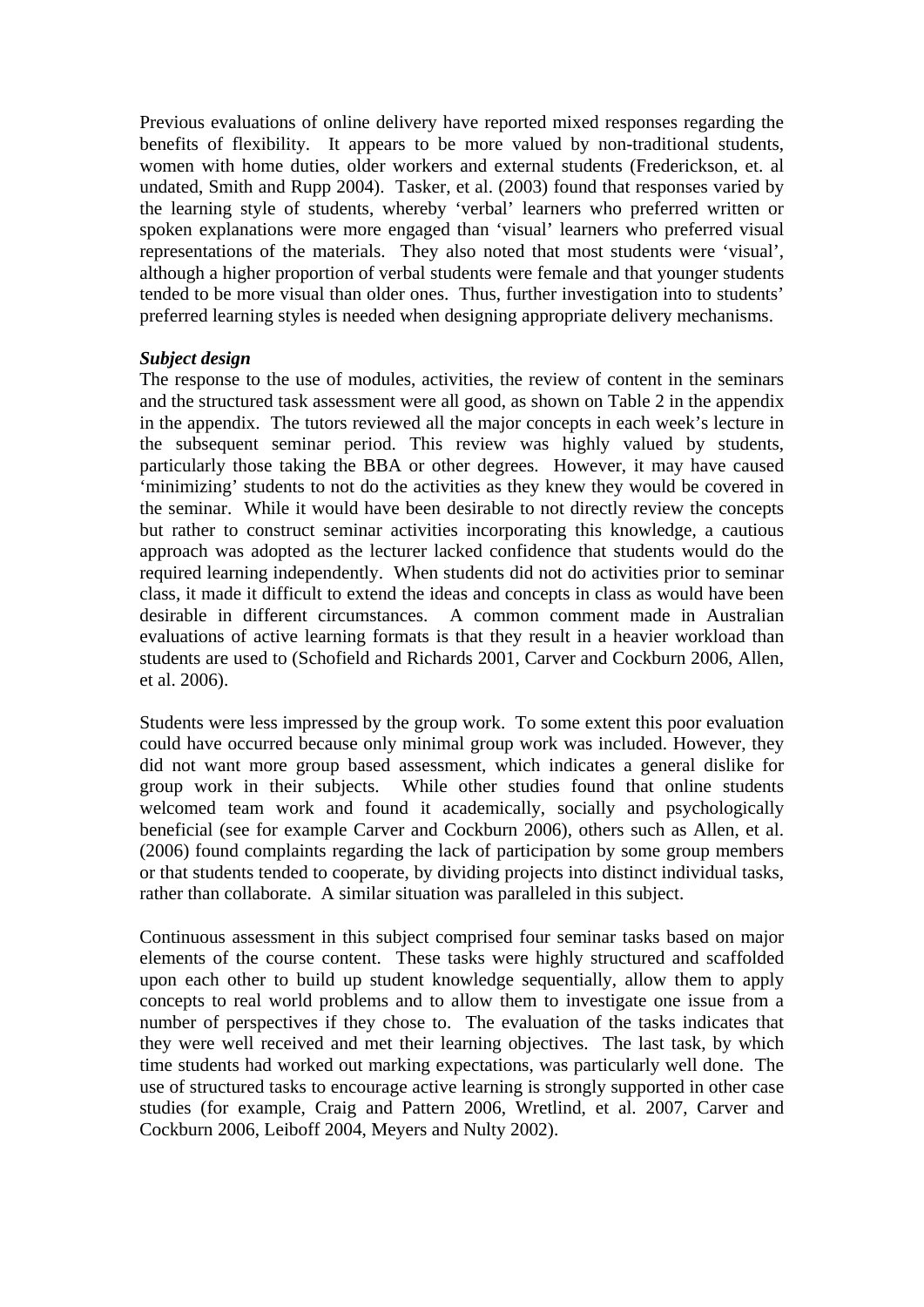## **Reflection**

Environmental Economics was run as an experimental blended elearning subject in 2007, which involved the replacement of the traditional face to face lecture and tutorial format with online lecture materials and a two hour interactive face to face small group seminar program. The purpose of this experiment was to increase student engagement with the subject content and improve learning outcomes. As the above evaluation indicates, many of these objectives were achieved although students strongly indicated a preference for the more traditional delivery mechanism. These contradictory findings can be explained by either a situation where, by third year, students had developed surface learning styles which allowed them to pass subjects efficiently by minimizing study effort, or they liked active learning processes but had a particular dislike of the edustream delivery option. These propositions are tested below.

If University of Wollongong economics students have typical 'Generation Y' learning preferences as developed in the literature, the following outcomes would be expected.

- i. **Students need structured learning to become independent learners.** This finding was strongly supported in the evaluation, with students expressing support for the structured or scaffolded elements of this subject, particularly the tasks and the revision activities.
- ii. **Students are highly sociable and prefer group learning.** The evaluation did not support this expectation. Students did not interact strongly with each other in or out of class and did not seem to like the group aspects of the subject nor want them expanded.
- iii. **Students rely heavily on internet and electronic resources for research and course materials.** This finding was also strongly supported in the evaluation.
- iv. **Students accept rules and supervision if clearly laid out.** This was the case in ECON309 with students attending seminars which were designated as compulsory without question and undertaking roles laid out in the subject design provided marks were attached to them. However, they were reluctant to participate in activities which did not directly earn marks.
- v. **Students have diverse learning styles and need a range of activities integrated into the subject material.** This subject was redesigned to accommodate active or deep learning styles. A number of students did not like this. Non-english background overseas students were looking for more written resources. Others seemed to prefer traditional delivery which is more associated with verbal and logical-mathematical intelligence. Thus, it is necessary to accommodate a range of learning styles in subject design.
- vi. **Students learn best through hands-on assignments, problem solving and case studies which develop independent, flexible thinking.** In the evaluation, students strongly supported the 'real world' elements of the course content and assessment tasks.
- vii. **Students expect quick responses to queries and online access to materials.** ECON309 students were not demanding in expecting immediate responses to emails although these were always provided in one or two days. They preferred to email questions to the tutors rather than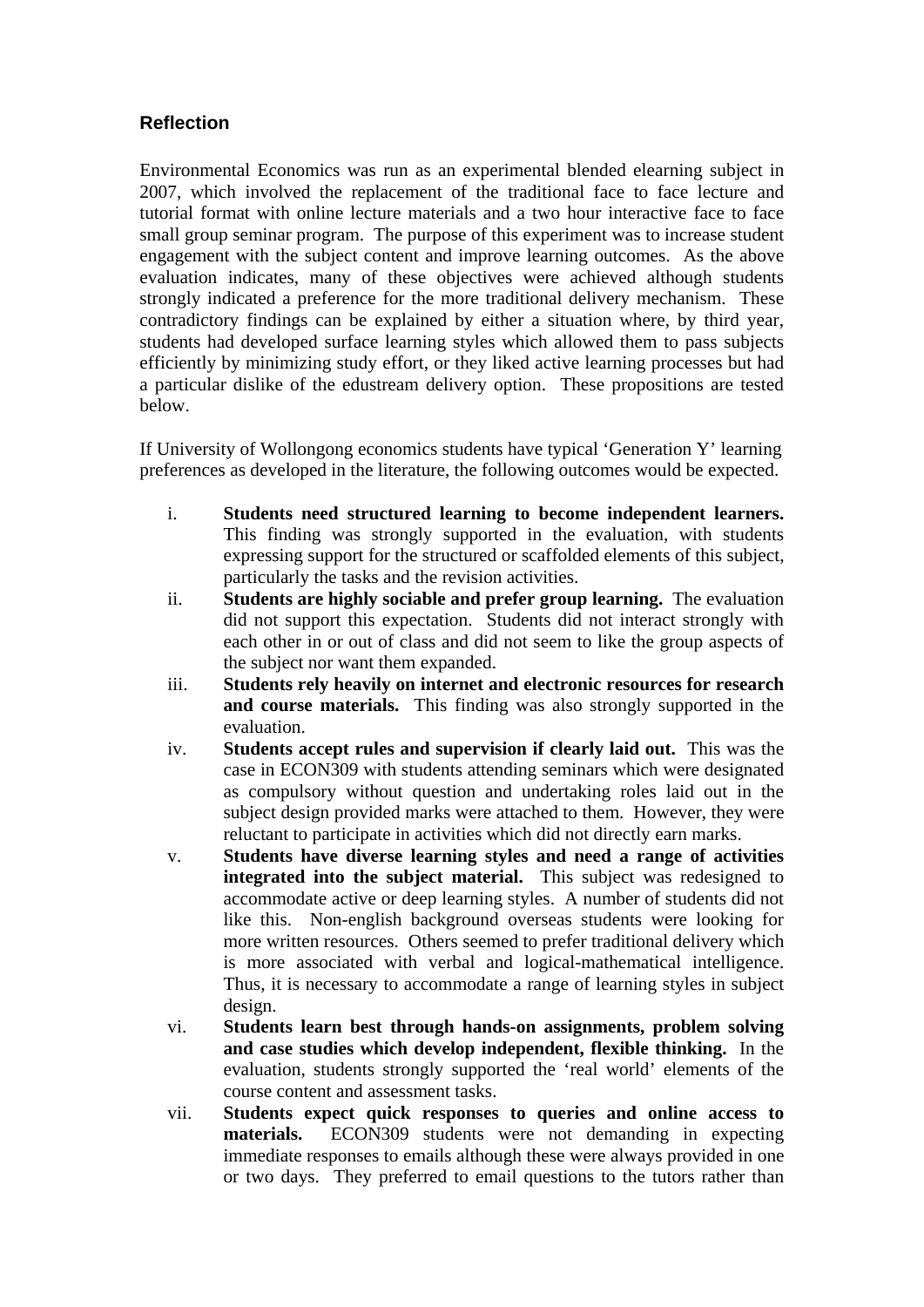attending designated office consultation periods which speeded up responses. They did have a strong preference to obtain subject materials online.

- viii. **Students do not like lectures but prefer interactive small group classes.** ECON309 students indicated that they preferred lectures to edustream but they also liked the seminars, which were in effect small group classes.
- ix. **Overseas students prefer online classes as it helps them overcome language problems.** This was not the case in ECON309, with foreign students doing relatively badly under this blended format.

Based on these findings, it can be concluded that these students had a range of different learning styles and that a blended approach introduced for the first time in the second session of their third year is not going to satisfy all students' learning needs. Overall, the evaluation does indicate that the students generally fit into the expected 'Generation Y' model in terms of their preferences for structured learning, online resources, and real world problem solving activities. These results support the use of active learning processes. However, they did not return the expected outcomes for delivery mechanisms, group work and student engagement. As discussed above, these results were similar to some other Australian case studies involving online learning.

It is clear that the delivery mechanism based on downloadable audio lectures did not meet student needs. Their stated preference for traditional face-to-face lectures however is questionable. It certainly appears that surface learning is common in this group but it is also possible that this may be a learned habit by third year where they find it the most efficient means of achieving pass results in their subjects in a situation where most are working relatively long hours in casual jobs during the semester<sup>[3](#page-11-0)</sup>. It is tempting to classify economics students as probably having logical-mathematical intelligence who may prefer traditional lectures to access course content. However, their failure to attend lectures in traditional lectures indicates that this is not the case. It is important to note that the stated preference for lectures did not result from a comparison with other options, such as a mix of traditional lecture and online components, enhanced visual materials online, interactive online activities, etc. Adding such elements effectively involves considerable time and skills by the subject designer. It is thus important to know the learning styles and preferences of the student body before committing this investment.

The results in relation to group work (Table 2) and student engagement (Table 3 in the Appendix) also raise important issues in the Australian educational context. Group work assessment was not high in this subject design, which lowered the value that students placed on this activity. There is a body of techniques available to address group work problems but again these require additional instructor time, resources and skills to implement. Students did exhibit a high capacity to work cooperatively, if not collaboratively, when undertaking these tasks, although they preferred electronic communication to using the allocated group meeting times or group discussion spaces to organise tasks.

<u>.</u>

<span id="page-11-0"></span> $3$  Indicative data from the surveys suggested that these students were in paid work on average 27 hours a week.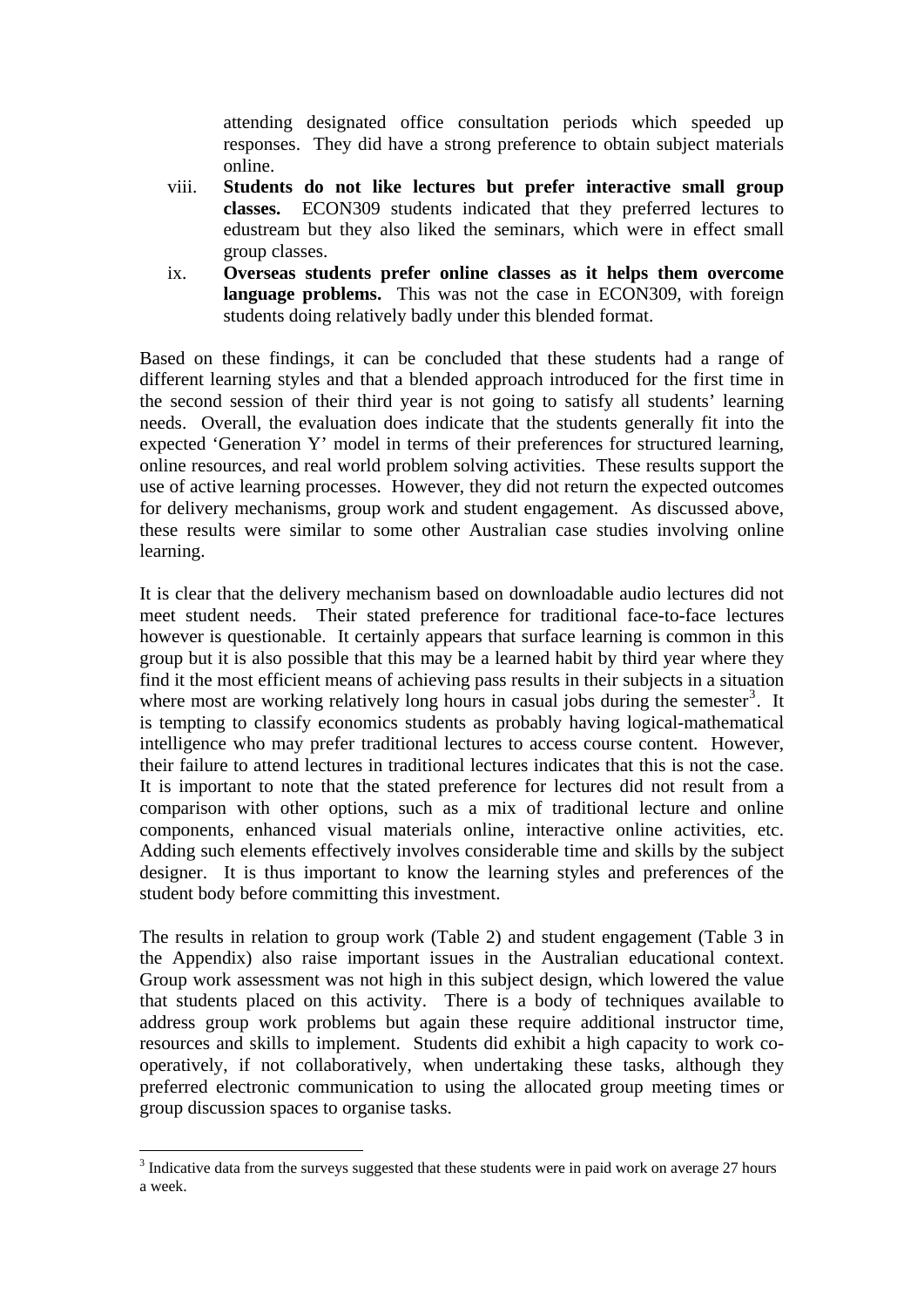This subject had a significant proportion of students who were from overseas, either on-campus as full-time ESL students or exchange students predominantly from the U.S.A. The main objective of the arbitrary group assignment in this subject was to encourage their interaction with Australian students. While overall engagement scores were not high as shown in Appendix 1, the score from overseas students to the question 'I had serious conversations with students of different race or ethnicity than my own while studying ECON309' indicates a strong improvement for these students, so some benefits in terms of improved engagement (NSSE 2006) did arise from this process.

Wollongong University students are involved in long hours of paid casual work and many live in southern Sydney. These factors severely reduce the time that they spend on campus. As a consequence, campus social relationships are limited and thus their forms of engagement with their studies, fellow students and teachers appear to be quite different to those in the U.S.A. as described in NSSE (2006) and related papers. This also suggests that further research is required into Australian student needs and requirements before mechanisms can be designed to enhance student engagement in particular contexts.

A further objective in the subject redesign had been to improve ESL students' learning. This is now recognised as an emerging problem in an institution which was one of the first and most successful at attracting full-fee paying overseas students, who now predominantly come from the Middle East and Asia. Separate ESL results were not reported for this project. However from instructor observation, they were less engaged than other students and less able to adapt to the new delivery mechanism. While overall grades improved in 2007, those for ESL students went down. U.S. student engagement surveys also reported lower levels of engagement for Asian students. These results are contrary to that expected for the literature, which indicated that international students may prefer to use technology instead of direct communication with peers and faculty to avoid embarrassment (Zhao, et al. undated).

### **Conclusion and Recommendations**

In many ways, the results to this case study open up as many questions as they answer. The students do conform with the expected Generation Y model in terms of their responses to the active learning processes trialled here. This strongly supports the continuation of these innovations and their adoption in other economics subjects at this institution. Such activities: scaffolded tasks, modules with review activities, laboratory sessions, etc. can be incorporated into the subject design without online delivery. The main benefit arising from the online audio lecture was that it freed up the lecturer's time to devote to the smaller group teaching, which also provided effective.

Issues related to the most appropriate delivery mechanism, group work and improved student engagement need further research into student learning styles, needs, experiences and expectations. Student behaviour in other subjects taught in the traditional manner by this lecturer indicates a continued trend towards not attending lectures and relying on online power point slides, hopefully supplemented by textbooks and reading, to access course content and fulfil assessment tasks. Thus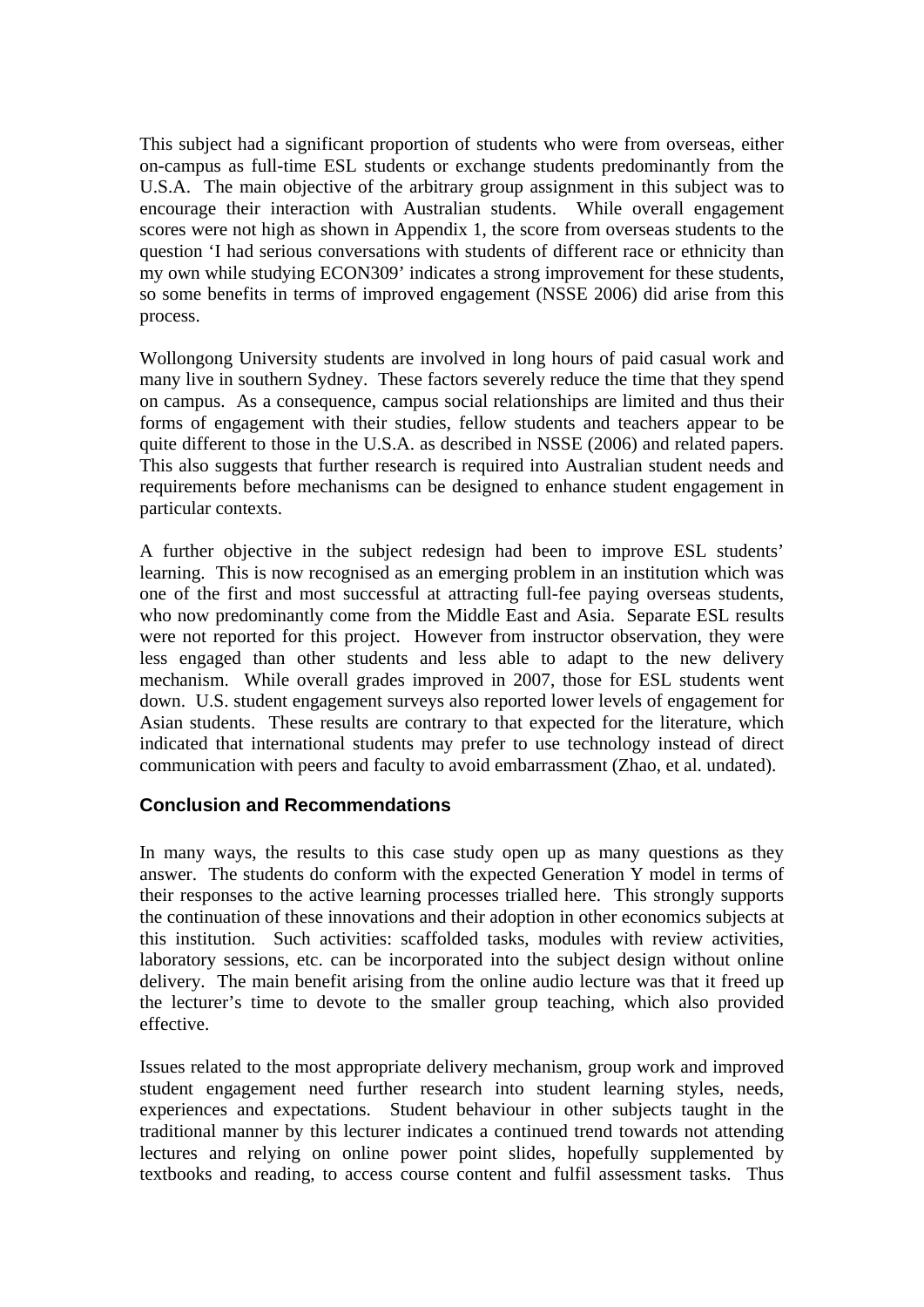some form of online delivery would seem appropriate, although audio lectures may not be the most suitable medium.

As a consequence of these conflicting results, it was decided to retain this format for 2008 with the following modifications:

- To accommodate variations in learning style, the audio lecture to be supplemented by written lecture notes, specifically to support ESL student learning, plus occasional video conference / optional lectures for vital components of the course<sup>[4](#page-13-0)</sup>.
- Additional visual material to be added to the online materials to increase interest and direct student attention to the topical nature of the subject<sup>[5](#page-13-1)</sup>.
- New technologies becoming available to visually record the development of diagrams and the more theoretical aspects of the content will be investigated and used as appropriate. This innovation will free up class time to provide extension of the content towards new, topical applications in order to stimulate more class debate<sup>[6](#page-13-2)</sup>.

Overall, and despite some negative reactions, it was generally considered that these innovations improved both the teaching satisfaction of the lecturer and the learning outcomes for the students, including an overall improvement in final grades. Initial reflections on the 2008 pilot are more positive than in 2007, indicating that students need time to adapt to new teaching approaches. Despite initial fears, student numbers in 2008 were similar to 2007 and both years were well above the average for third year elective economics subjects. Students retain their habit of relying on the seminar review to obtain course content, although they are placing considerable effort and enthusiasm into their assessment tasks. The group work component has been more successful, with groups being allowed to self-select this session. This year, groups have chosen to have combined presentations rather than individual ones as occurred last year, and bonds between most groups persisted throughout the semester.

The University of Wollongong is indicating a preference to place more learning online and to move to more collaborative learning approaches. This pilot indicates that to do this effectively, we need a much better understanding of economics students' preferred learning styles in order to design effective teaching modes. It also raises questions as to whether Wollongong (Australia?) students have different engagement practices with their studies to the North American model represented by NSSE and the Generation y learning literature. In particular, the time demands from the need to undertake paid work during semester appears to be severely impacting on their engagement with their subject materials and their studying practices, and this needs to be better understood in order to design effective online learning packages for students.

<u>.</u>

<span id="page-13-0"></span> $4$  There appears to be greater acceptance of the alternative delivery style in 2008, either due to these additions or because students entered the subject in 2008 more aware of the new approach.

<span id="page-13-1"></span><sup>&</sup>lt;sup>5</sup> Due to time constraints this innovation was not implemented in 2008. However, the release of the Garnaut Climate Change Review and the Australian Government's 'green paper' on a carbon emissions trading scheme gave the subject significant policy topicality and these elements were included in the content.

<span id="page-13-2"></span><sup>&</sup>lt;sup>6</sup> Again, time constraints prevented the introduction of this innovation. Instead, periodic 'lectures' were given to cover the theoretical aspects of the subject, leaving tutors free to focus on the applications.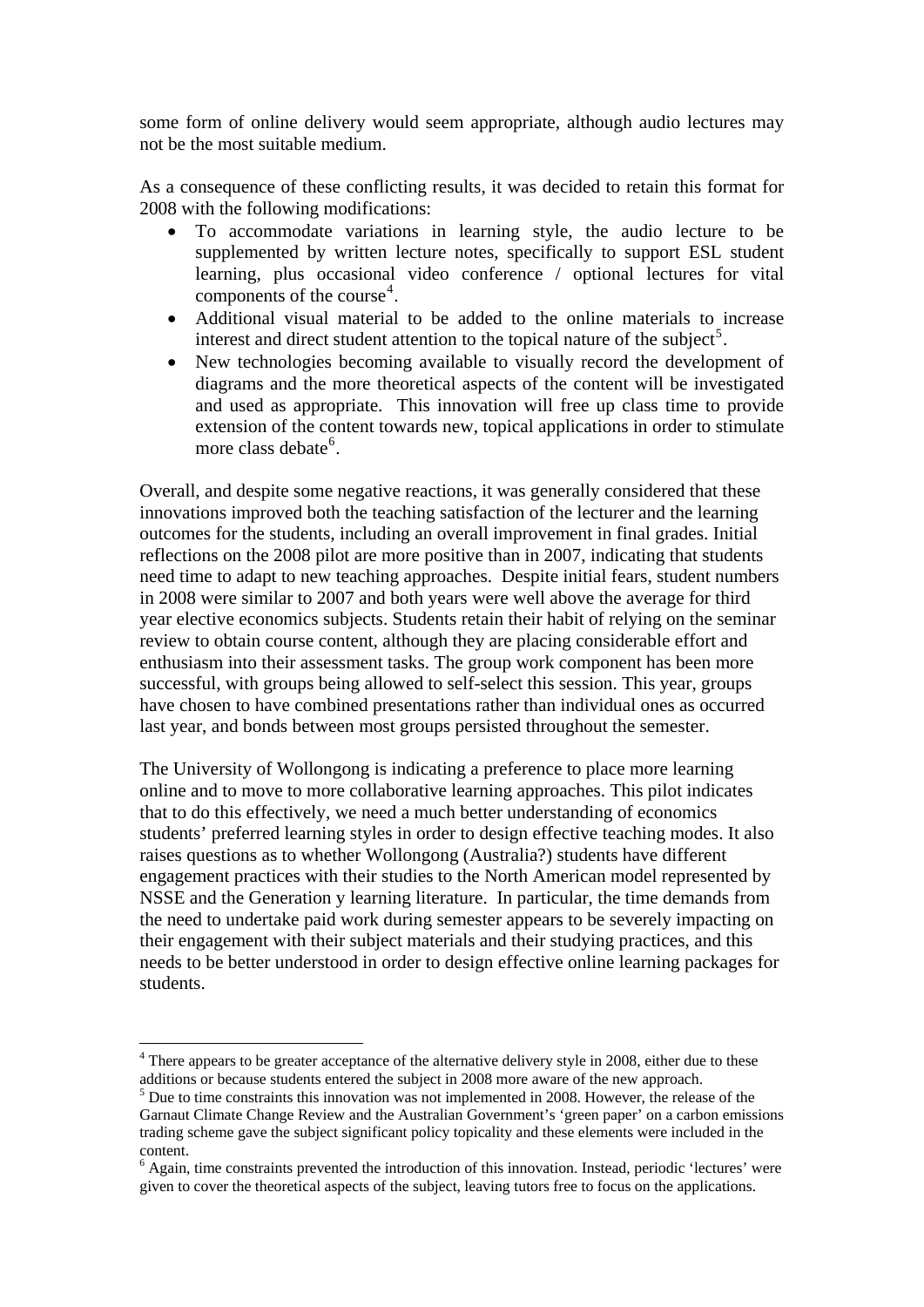#### **APPENDIX 1 - TABLES**

|                                                             |                 | <b>CITIZENSHIP</b> |          | <b>DEGREE</b> |                    | <b>CAMPUS</b> |            |           |
|-------------------------------------------------------------|-----------------|--------------------|----------|---------------|--------------------|---------------|------------|-----------|
| 2006                                                        | All<br>students | Australian         | Overseas | <b>B.Comm</b> | <b>BBA</b>         | Other         | Wollongong | Satellite |
| <b>Basic</b><br>theory <sup>7</sup>                         | 3.50            | 3.54               | 3.64     | 3.50          | 3.60               | 3.50          | 3.57       | 3.29      |
| More<br>complex <sup>8</sup>                                | 3.36            | 3.08               | 3.64     | 3.00          | 3.20               | 4.00          | 3.38       | 3.29      |
| Make<br>judgements <sup>9</sup>                             | 3.29            | 3.38               | 3.45     | 3.75          | 3.33               | 3.25          | 3.29       | 3.29      |
| Application<br>to practical<br>situations $^{10}$           | 4.04            | 4.00               | 4.18     | 3.75          | 4.00               | 4.50          | 4.05       | 4.00      |
| <b>UOW</b><br>emphasis on<br>academic<br>$\mbox{work}^{11}$ | 3.50            | 3.69               | 3.45     | 3.50          | 3.67               | 3.50          | 3.43       | 3.71      |
| 2007                                                        | All<br>students | Australian         | Overseas | <b>B.Comm</b> | <b>BBA</b>         | Other         | Wollongong | Satellite |
| Basic theory                                                | 3.85            | 3.86               | 3.82     | $4.05**$      | 3.76<br>$\ast\ast$ | $3.82**$      | 3.90       | 3.74      |
| More<br>complex                                             | 3.26            | 3.23               | 3.45     | 3.14          | 3.32               | 3.18          | 3.17       | 3.47      |
| Make<br>judgements                                          | 3.70            | $3.81**$           | $3.18**$ | $3.48**$      | 3.96<br>$\ast\ast$ | $3.36**$      | 3.50       | 4.17      |
| Application<br>to practical<br>situations                   | 4.28            | 4.26               | 4.64     | 4.14          | 4.32               | 4.45          | 4.21       | 4.44      |
| <b>UOW</b><br>emphasis on<br>academic<br>work               | 3.69            | $3.84**$           | $3.09**$ | 3.81          | 3.68               | 3.18          | $3.52*$    | $4.05*$   |

#### **TABLE 1: Perceptions on the Emphasis in Content of ECON309**

\*\* Signific ant difference at 0.05 or 95% confidence level.

\* Sig nificant difference at 0.10 or 90% confidence level.

SCALE: 1 'Very Little' to 5 'A Lot'.

T<br>
<sup>7</sup> Question: In ECON309, the coursework emphasized basic elements of ideas or theory.<br>
<sup>8</sup> Question: In eCON300, the coursework emphasized synthesizing and examining inform

<span id="page-14-1"></span><span id="page-14-0"></span><sup>&</sup>lt;sup>8</sup> Question: In eCON309, the coursework emphasized synthesizing and organizing information into more complex interpretations than earlier subjects in this degree.

<span id="page-14-2"></span><sup>&</sup>lt;sup>9</sup> Question: In ECON309, the coursework emphasized making judgments about the value of information, arguments or methods.

<span id="page-14-3"></span><sup>&</sup>lt;sup>10</sup> Question: In ECON309, the coursework emphasized applying theories or concepts to practical problems or in new situations.

<span id="page-14-4"></span><sup>&</sup>lt;sup>11</sup> Question: the University of Wollongong emphazises spending time on academic work and studying.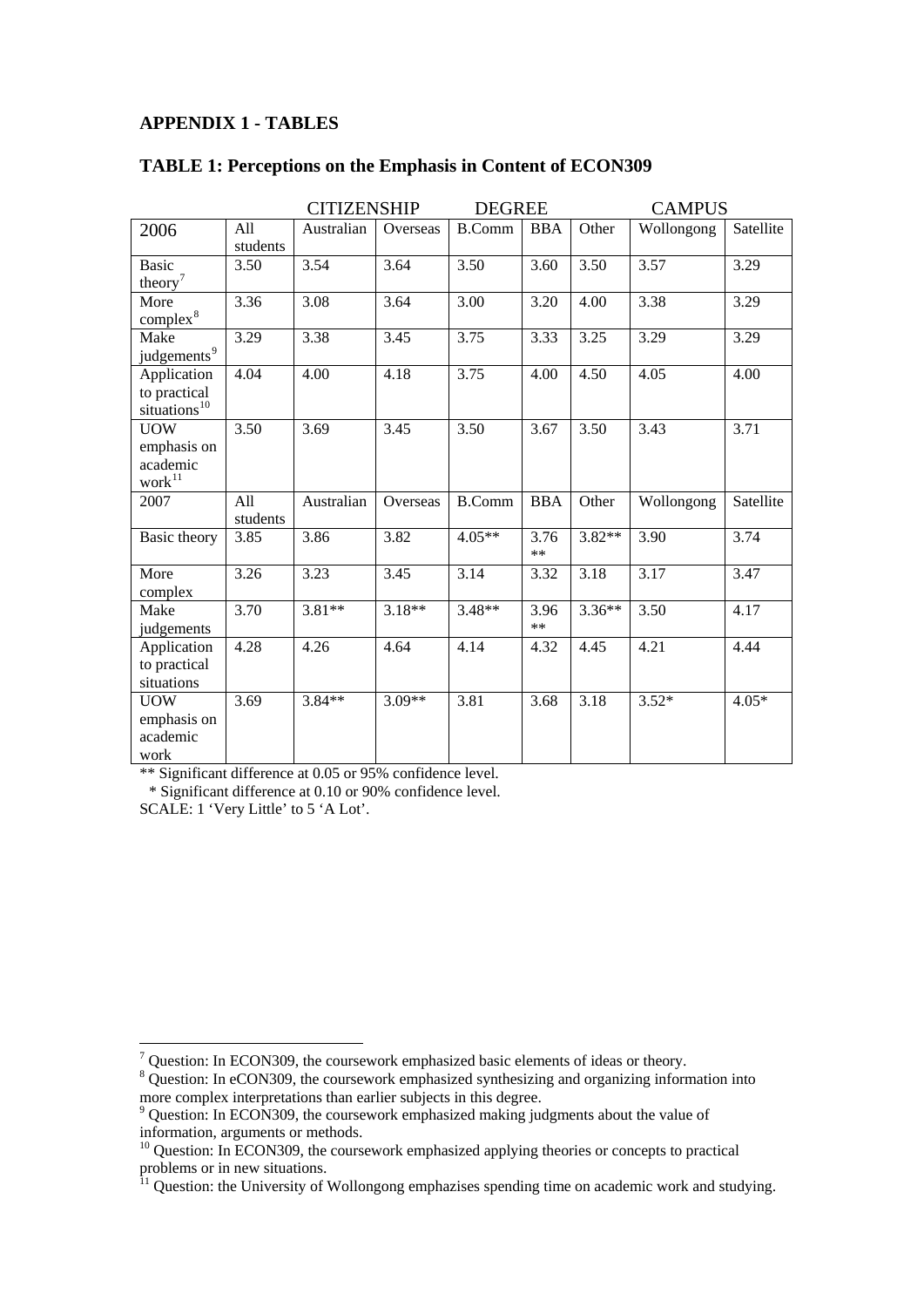| Innovation                        | All      | Australian | Overseas | B.Comm.   | B.B.A.   | Other    | Wollong  | Satellite |
|-----------------------------------|----------|------------|----------|-----------|----------|----------|----------|-----------|
|                                   | students |            |          |           |          |          | ong      |           |
| Module <sub>3</sub> <sup>12</sup> | 3.38     | 3.50       | 3.00     | $3.24***$ | 3.68     | 2.73     | $3.17**$ | $3.84**$  |
|                                   |          |            |          |           | ***      | ***      |          |           |
| Activities <sup>13</sup>          | 3.56     | $3.57**$   | $3.64**$ | 3.57      | 3.71     | 3.09     | 3.45     | 3.82      |
| Seminar                           | 3.83     | 3.79       | 4.27     | $3.57*$   | $3.92*$  | $4.00*$  | 3.98     | 3.50      |
| Review <sup>14</sup>              |          |            |          |           |          |          |          |           |
| $Tasks^{15}$                      | 3.95     | $3.98**$   | $3.82**$ | $3.90**$  | $4.00**$ | $4.00**$ | 3.95     | 3.95      |
| Tasks                             | 3.90     | 3.86       | 4.00     | $3.76***$ | $3.92**$ | $4.09**$ | 3.95     | 3.78      |
| $\frac{deepened^{16}}{2}$         |          |            |          |           |          |          |          |           |
| Group                             | 2.37     | 2.21       | 2.45     | $2.14**$  | $2.92**$ | $1.55**$ | 2.19     | 2.78      |
| Work <sup>17</sup>                |          |            |          |           |          |          |          |           |
| Know                              | 2.79     | 2.66       | 3.09     | 2.62      | 3.13     | 2.27     | 2.81     | 2.75      |
| group                             |          |            |          |           |          |          |          |           |
| students <sup>18</sup>            |          |            |          |           |          |          |          |           |
| More group                        | 2.49     | 2.31       | 2.64     | 2.00      | 2.71     | 2.82     | 2.60     | 2.24      |
| assessment                        |          |            |          |           |          |          |          |           |
| 19                                |          |            |          |           |          |          |          |           |

**TABLE 2: Evaluation of Teaching Delivery Innovations** 

<u>.</u>

<span id="page-15-0"></span> $12$  Question: I found the division of weekly lecture material into modules helped me understand the content of this subject.

<span id="page-15-1"></span><sup>&</sup>lt;sup>13</sup> Question: I found the activities at the end of each module helped me understand the content of this subject.

<span id="page-15-2"></span> $14$  Question: I found the review of lecture content in the weekly seminars helped me understand the content of this subject.

<span id="page-15-3"></span><sup>&</sup>lt;sup>15</sup> Question: I found the assessment tasks helped me understand the content of this subject

<span id="page-15-4"></span><sup>&</sup>lt;sup>16</sup> Question: I found the assessment tasks extended and deepened my knowledge of the content of this subject.

<span id="page-15-5"></span><sup>&</sup>lt;sup>17</sup> Question: I found the group work in this subject helped my understanding of the content of this subject.

<span id="page-15-6"></span> $18$  Question: I found the group work helped me to get to know my fellow students.

<span id="page-15-7"></span><sup>&</sup>lt;sup>19</sup> Question: I would prefer to have a large component of group work based assessment.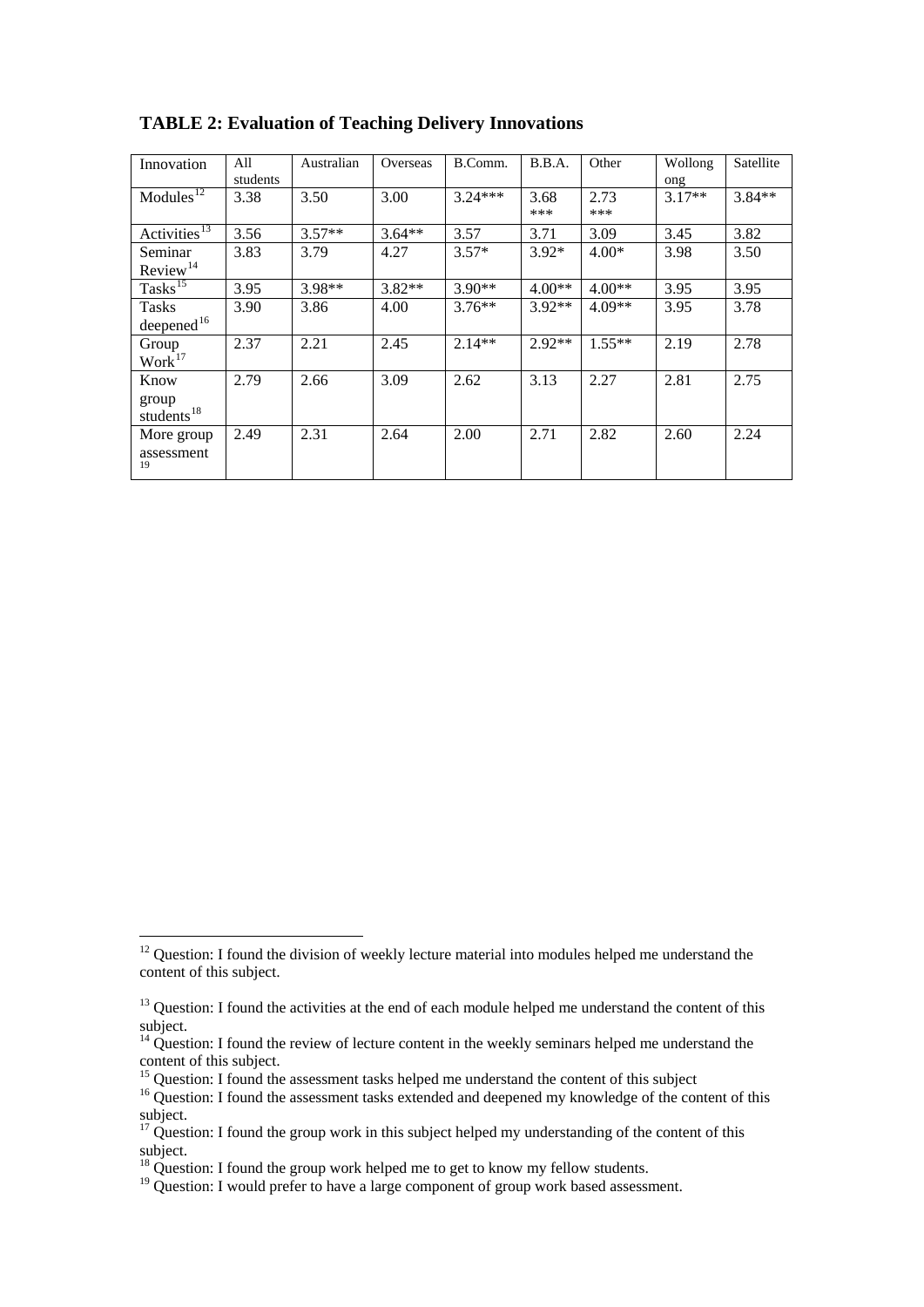|                                    |          | <b>CITIZENSHIP</b> |          | <b>DEGREE</b> |            | <b>CAMPUS</b> |            |           |
|------------------------------------|----------|--------------------|----------|---------------|------------|---------------|------------|-----------|
| ECON309                            | All      | Australian         | Overseas | B.Comm.       | <b>BBA</b> | Other         | Wollongong | Satellite |
| contributed to                     | students |                    |          |               |            |               |            |           |
| 2006                               |          |                    |          |               |            |               |            |           |
| Codes of values                    | 2.96     | 3.00               | 2.91     | 2.25          | 2.87       | 4.00          | 3.00       | 2.86      |
| and ethics <sup>20</sup>           |          |                    |          |               |            |               |            |           |
| Understanding                      | 2.61     | 2.31               | 2.73     | 2.50          | 2.53       | 2.50          | 2.81       | 2.00      |
| people from                        |          |                    |          |               |            |               |            |           |
| other                              |          |                    |          |               |            |               |            |           |
| ethnicity $21$                     |          |                    |          |               |            |               |            |           |
| Self-                              | 2.39     | 2.98               | 2.73     | 1.75          | 2.40       | 3.00          | 2.57       | 1.86      |
| understanding <sup>22</sup>        |          |                    |          |               |            |               |            |           |
| Independent                        | 2.82     | 2.85               | 2.64     | 2.75          | 2.73       | 3.00          | 2.86       | 2.71      |
| learning skills $^{23}$            |          |                    |          |               |            |               |            |           |
| Cooperative                        | 2.46     | 1.92               | 3.18     | 2.25          | 2.67       | 2.25          | 2.71       | 1.71      |
| learning skills <sup>24</sup>      |          |                    |          |               |            |               |            |           |
| Work related                       | 2.29     | 1.77               | 3.00     | 2.25          | 2.40       | 2.25          | 2.57       | 1.43      |
| skills <sup>25</sup>               |          |                    |          |               |            |               |            |           |
| Use electronic                     | 3.82     | 3.92               | 3.73     | 4.25          | 3.67       | 3.75          | 3.67       | 4.29      |
| medium in                          |          |                    |          |               |            |               |            |           |
| $\text{subject}^{26}$              |          |                    |          |               |            |               |            |           |
| Mixed with                         | 2.36     | 2.08               | 2.55     | 2.25          | 2.53       | 1.25          | 2.48       | 2.00      |
| people from                        |          |                    |          |               |            |               |            |           |
| other<br>ethnicities <sup>27</sup> |          |                    |          |               |            |               |            |           |
|                                    |          |                    |          |               |            |               |            |           |
| <b>UOW</b>                         | 3.00     | 3.17               | 3.18     | 4.00          | 3.00       | 3.30          | 3.38       | 2.67      |
| encourages                         |          |                    |          |               |            |               |            |           |
| contact among<br>students of       |          |                    |          |               |            |               |            |           |
| different                          |          |                    |          |               |            |               |            |           |
| ethnicities <sup>28</sup>          |          |                    |          |               |            |               |            |           |
|                                    |          |                    |          |               |            |               |            |           |

#### **TABLE 3: Levels of Self Perception and Skills Development**

1

<span id="page-16-0"></span> $20$  Question: My experiences in ECON309 contributed to the further development of my personal code of values and ethics.

<sup>&</sup>lt;sup>21</sup> Question: My experiences in ECON309 contributed to my understanding of people from other racial and ethnic backgrounds.

<sup>&</sup>lt;sup>22</sup> Question: My experiences in ECON309 contributed to my understanding of myself.

 $^{23}$  Question: My experiences in ECON309 contributed to my learning to work on my own.

<span id="page-16-1"></span><sup>&</sup>lt;sup>24</sup> Question: My experiences in ECON309 contributed to my learning to work effectively with others.<br><sup>25</sup> Question: My experiences in ECON309 contributed to me acquiring work-related skills.<br><sup>26</sup> Question: The frequency w

<span id="page-16-3"></span><span id="page-16-2"></span>was:

<span id="page-16-4"></span> $27$  Question: I had serious conversations with students of different race or ethnicity than my own while studying ECON309:

 $^{28}$  Question: The University of Wollongong encourages contact between students from different racial or ethnic backgrounds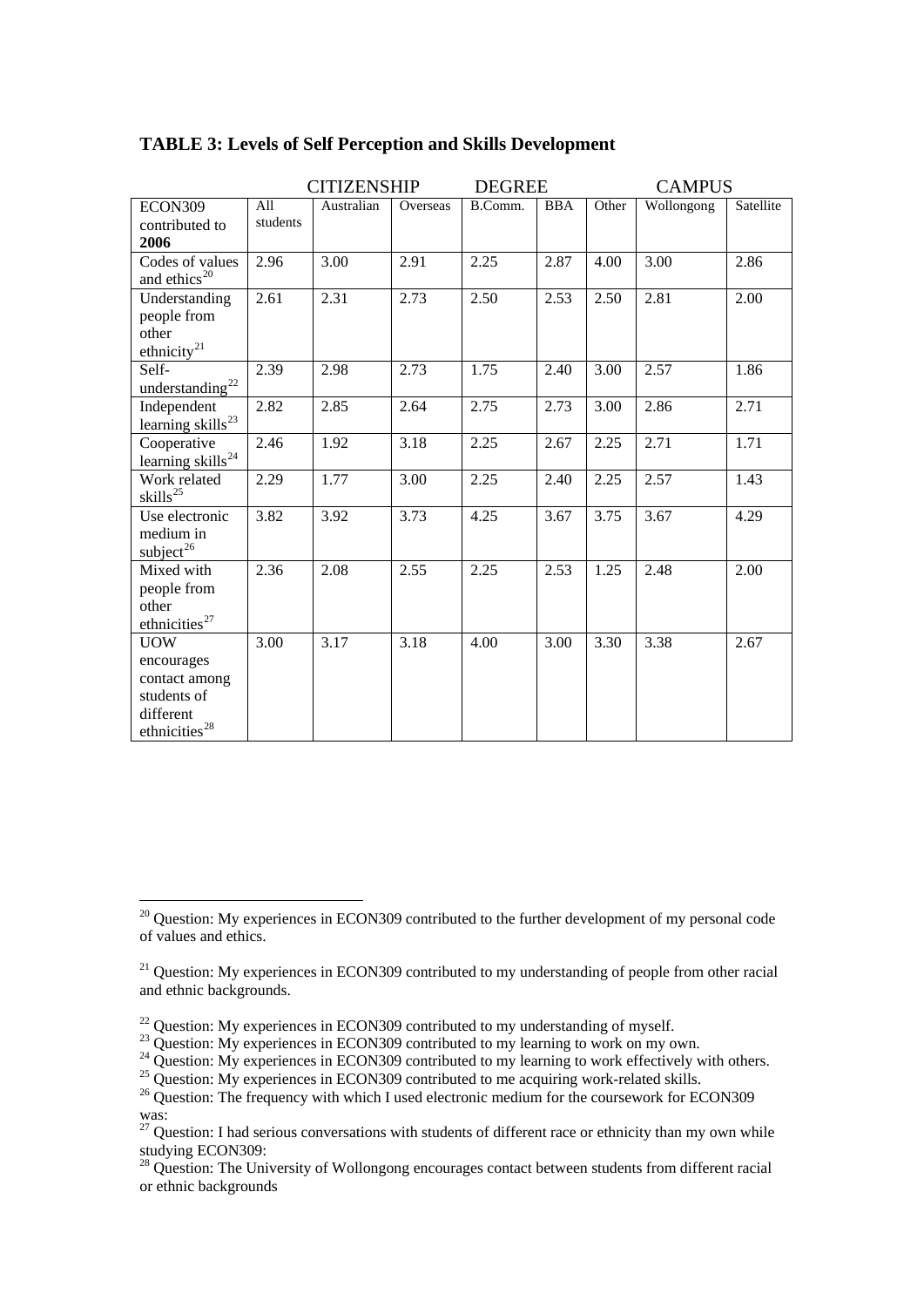## **TABLE 3 cont…**

| ECON309               | All     | Australia   | Oversea | <b>B.Comm</b> | <b>BBA</b> | Othe        | Wollongon | Satellit                          |
|-----------------------|---------|-------------|---------|---------------|------------|-------------|-----------|-----------------------------------|
| contributed to        | student | $\mathbf n$ | S       | $\bullet$     |            | $\mathbf r$ | g         | $\mathsf{e}% _{t}\left( t\right)$ |
| 2007                  | S       |             |         |               |            |             |           |                                   |
| Codes of              | 3.02    | 2.93        | 3.18    | 2.86          | 3.16       | 2.82        | 2.98      | 3.11                              |
| values and            |         |             |         |               |            |             |           |                                   |
| ethics                |         |             |         |               |            |             |           |                                   |
| Understandin          | 2.42    | 2.36        | 2.45    | 1.278         | 2.75       | 1.55        | 2.55      | 2.12                              |
| g people from         |         |             |         |               |            |             |           |                                   |
| other                 |         |             |         |               |            |             |           |                                   |
| ethnicity             |         |             |         |               |            |             |           |                                   |
| Self-                 | 2.42    | 2.19        | 2.73    | 2.19          | 2.54       | 2.45        | 2.48      | 2.29                              |
| understanding         |         |             |         |               |            |             |           |                                   |
| Independent           | 3.25    | 3.26        | 3.09    | $3.33**$      | 3.16       | 3.18        | 3.43      | 2.83                              |
| learning skills       |         |             |         |               | $**$       | $**$        |           |                                   |
| Cooperative           | 2.63    | 2.60        | 2.45    | $2.81**$      | 2.72       | 1.82        | 2.60      | 2.72                              |
| learning skills       |         |             |         |               | $\ast\ast$ | $**$        |           |                                   |
|                       |         |             |         |               |            |             |           |                                   |
| Work related          | 2.23    | 2.18        | 2.27    | $1.95*$       | 2.26       | 2.36        | 2.20      | 2.31                              |
| skills                |         |             |         |               | $\ast$     | $\ast$      |           |                                   |
| Use                   | 4.12    | 4.05        | 4.18    | 4.29          | 3.88       | 4.27        | 4.05      | 4.28                              |
| electronic            |         |             |         |               |            |             |           |                                   |
| medium in             |         |             |         |               |            |             |           |                                   |
| subject               | 2.29    |             |         |               |            |             | $2.62**$  | $1.44**$                          |
| Mixed with            |         | 2.22        | 3.28    | 2.29          | 2.26       | 2.18        |           |                                   |
| people from<br>other  |         |             |         |               |            |             |           |                                   |
| ethnicities           |         |             |         |               |            |             |           |                                   |
|                       | 3.21    | 2.45        | 3.00    | 2.95          | 3.35       | 3.18        | 3.19      | 3.29                              |
| <b>UOW</b>            |         |             |         |               |            |             |           |                                   |
| encourages<br>contact |         |             |         |               |            |             |           |                                   |
| among                 |         |             |         |               |            |             |           |                                   |
| students of           |         |             |         |               |            |             |           |                                   |
| different             |         |             |         |               |            |             |           |                                   |
| ethnicities           |         |             |         |               |            |             |           |                                   |

SCALE: All questions except the one on electronic medium 1 'Very little' to 5 'A lot'.

Electronic medium question 1 'Low' to 5 'High'.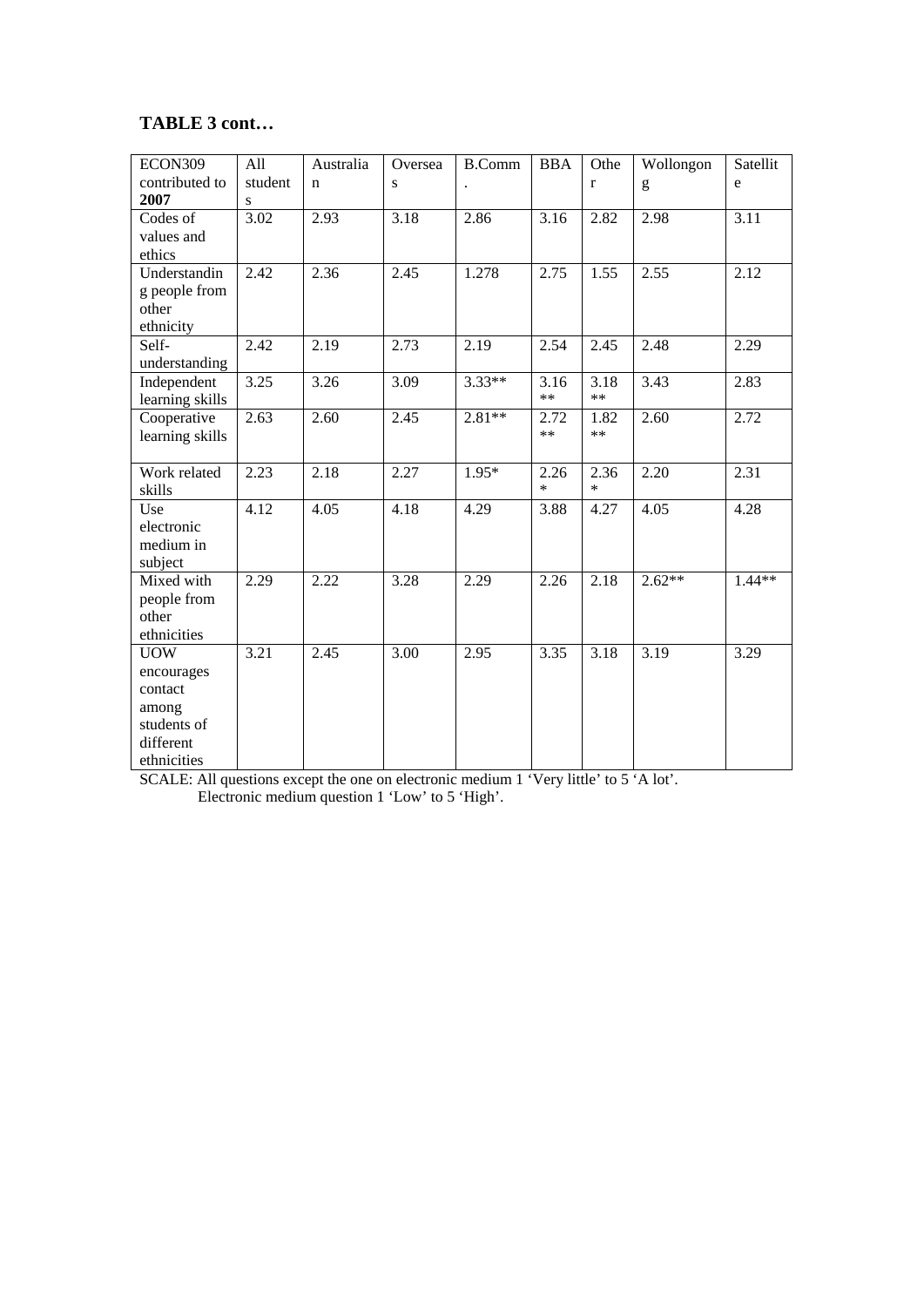#### **References**

Allen, B., Crosky, A., McAlpine, I., Hoffman, M. and Munroe, P. (2006), 'A blended approach to collaborative learning: Can it make large group teaching more studentcentred?' Proceedings of the 23rd annual ASCILITE Conference, 'Who's learning? Whose technology?, University of Sydney, pp. 33 – 42.

Aviles, K., Phillips, B., Rosenblatt, T. and Vargas, J. (2005), 'If Higher Education Listened to Me', EDUCAUSE Review, September/October, pp. 17 – 28.

Barber, M. (2007), "Reassessing Pedagogy in a Fast Forward Age", *International Journal of Learning*, Vol. 13, No. 9. pp. 143 – 149.

Carini, R.M., Kuh, G.D. and Klein, S.P. (2006), "Student Engagement and Student Learning: Testing the Linkages", *Research in Higher Education,* Vol. 47, No. 1, February, pp.  $1 - 32$ .

Carver, T. and Cockburn, T. (2006), "Making law more accessible: Designing collaborative learning environments for physically remote Generation Y students", in Proceedings of OLT 2006 Conference, Learning on the Move, Brisbane, Australia. Accessed from [http://eprints.qut.edu.au.](http://eprints.qut.edu.au/)

Craig, D.V. and Patten, K. (2006), "Action Research in the Online Environment", *The International Journal of Learning*, Vol. 13, No. 7, pp. 157 – 168.

Fredericksen, E., Pickett, A., Shea, P., Pelz, W. and Swan, K. (undated), Student Satisfaction and Perceived Learning with On-line Courses: Principles and Examples from the SUNY Learning Network, SUNY Learning Network, The State University of New York.

Goldgehn, L.A. (2004), 'Generation Who, What, Y? What You Need to Know About Generation Y', *International Journal of Educational Advancement*, Vol. 5, No. 1, pp  $24 - 34.$ 

Hughes, C., di Corpo, S., and Hewson, L. (2006), 'Online facilitation: Strategies for gaining engagement in different OLEs', Proceedings of the 23rd annual ASCILITE Conference, 'Who's learning? Whose technology?, University of Sydney, pp. 367 – 377.

Krause, K.L. (2005), "The changing student experience: Who's driving it and where is it going?", paper presented to Student Experience Conference: Good Practice in Practice, Charles Sturt University, Wagga Wagga, N.S.W., 5-7 September.

Leiboff, M. (2004), "Working to engage: Structuring and designing the online activity", paper presented to QUT Online Teaching and Learning Conference 2004: Exploring Integrated Learning Environments, pp. 105 – 112.

Lisi, J. (2006), "Sustaining Quality and Integrity of Education within Online Environments", *The International Journal of Learning*, Vol. 13, No. 4, pp.129 – 134.